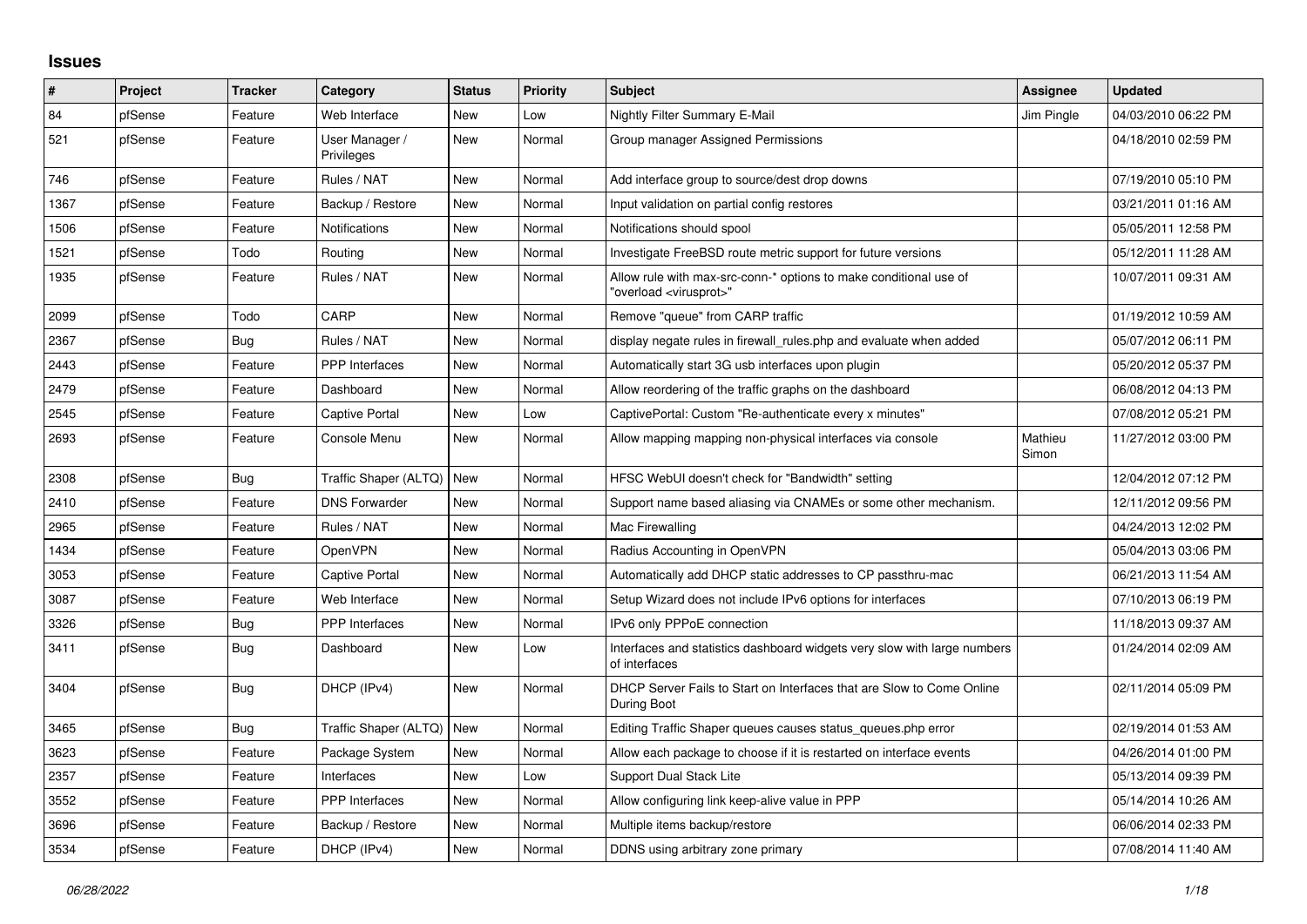| $\vert$ # | Project                | <b>Tracker</b> | Category                     | <b>Status</b> | <b>Priority</b> | <b>Subject</b>                                                                            | <b>Assignee</b> | <b>Updated</b>      |
|-----------|------------------------|----------------|------------------------------|---------------|-----------------|-------------------------------------------------------------------------------------------|-----------------|---------------------|
| 2335      | pfSense                | Bug            | <b>Operating System</b>      | New           | Normal          | IGMPProxy and CARP Results in System Instability Upon Reboot                              |                 | 07/19/2014 10:25 PM |
| 3793      | pfSense                | Feature        | Rules / NAT                  | <b>New</b>    | Normal          | Enable external authentication support for rules                                          |                 | 08/05/2014 01:09 PM |
| 2117      | pfSense                | Feature        | <b>Operating System</b>      | <b>New</b>    | Normal          | 6RD support for ISPs like Swisscom                                                        |                 | 08/22/2014 10:40 AM |
| 3899      | pfSense                | Feature        | Web Interface                | <b>New</b>    | Normal          | Add feature to allow reordering of <package> items in config.xml</package>                |                 | 09/27/2014 04:40 PM |
| 3943      | pfSense                | Feature        | <b>Operating System</b>      | <b>New</b>    | Low             | pf - divert-reply not implemented (usefull for haproxy)                                   |                 | 10/16/2014 06:42 PM |
| 3358      | pfSense                | Bug            | Package System               | New           | Normal          | new version of <include file=""> is not required during reinstall all</include>           |                 | 12/26/2014 12:13 PM |
| 2593      | pfSense                | Feature        | <b>XMLRPC</b>                | <b>New</b>    | Normal          | sync NTPD, SNMP config between HA members                                                 |                 | 01/14/2015 09:04 AM |
| 4292      | pfSense                | Feature        | <b>RRD Graphs</b>            | <b>New</b>    | Normal          | Show 95th Percentile for IPv6 Traffic in RRD Graphs                                       |                 | 01/25/2015 02:24 PM |
| 4374      | pfSense                | Feature        | Notifications                | <b>New</b>    | Low             | Add timestamps to notification e-mails                                                    |                 | 02/05/2015 12:43 AM |
| 4467      | pfSense                | Bug            | Traffic Shaper (ALTQ)        | New           | Normal          | Traffic Graphs shows wrong throughput when traffic shaping enabled                        |                 | 02/23/2015 05:31 PM |
| 4506      | pfSense Packages       | Feature        | FreeRADIUS                   | <b>New</b>    | Normal          | FreeRADIUS groups/hunt groups                                                             |                 | 03/10/2015 08:51 PM |
| 228       | pfSense                | Feature        | Multi-WAN                    | <b>New</b>    | Normal          | Multi-WAN support with same gateway on multiple WANs                                      |                 | 04/11/2015 01:10 AM |
| 4646      | pfSense                | Feature        | Dashboard                    | <b>New</b>    | Normal          | Recover valuable vertical screen real estate in dashboard                                 |                 | 04/20/2015 07:46 PM |
| 4680      | pfSense                | <b>Bug</b>     | <b>DHCP Relay</b>            | <b>New</b>    | Normal          | DHCP relay does not work with DHCP server on other end of OpenVPN<br>tunnel               |                 | 05/05/2015 06:55 PM |
| 4724      | pfSense                | Feature        | Captive Portal               | <b>New</b>    | Low             | Captive Portal Status Add Client Hostname                                                 |                 | 05/22/2015 08:38 AM |
| 4798      | pfSense                | Feature        | <b>DNS Resolver</b>          | <b>New</b>    | Normal          | Make host and domain overrides available to both DNS Resolver and<br><b>DNS Forwarder</b> |                 | 06/29/2015 02:14 AM |
| 4989      | pfSense                | Feature        | <b>IPsec</b>                 | <b>New</b>    | Normal          | Allow all valid strongswan remote gateway options in gui                                  |                 | 08/20/2015 02:57 PM |
| 4628      | pfSense                | Feature        | Web Interface                | <b>New</b>    | Normal          | Add GUI to manage loader tunables (e.g. loader.conf.local)                                |                 | 09/16/2015 04:28 PM |
| 5307      | pfSense                | Feature        | <b>RRD Graphs</b>            | <b>New</b>    | Low             | Add logarithmic scale option to RRD graphs                                                |                 | 10/14/2015 07:37 AM |
| 5360      | pfSense                | Feature        | UPnP/NAT-PMP                 | New           | Normal          | Add possibility to configure independent "UPnP & NAT-PMP" instances                       |                 | 10/31/2015 04:25 AM |
| 5174      | pfSense Packages       | Feature        | <b>NRPE</b>                  | New           | Normal          | nrpe: check_sensors doesnt work, missing Imsensors                                        |                 | 11/15/2015 12:49 AM |
| 5525      | pfSense                | Feature        | OpenVPN                      | <b>New</b>    | Normal          | Add static routes for OpenVPN client remote peer addresses when using<br>non-default WANs |                 | 11/25/2015 08:44 AM |
| 3115      | pfSense                | Feature        | Multi-WAN                    | <b>New</b>    | Normal          | Traffic shaping for multi WAN                                                             |                 | 12/07/2015 02:20 PM |
| 290       | pfSense                | Feature        | Multi-WAN                    | <b>New</b>    | Low             | Add Multi-WAN awareness to UPnP                                                           |                 | 01/06/2016 05:24 PM |
| 5751      | pfSense Packages   Bug |                | squidguard                   | New           | Normal          | SquidGuard target categories not saved when long "Domain List" is<br>provided             |                 | 01/10/2016 08:55 AM |
| 4501      | pfSense                | Feature        | Notifications                | New           | Normal          | Allow email report to send multiple destination                                           |                 | 02/06/2016 04:07 AM |
| 3706      | pfSense                | <b>Bug</b>     | User Manager /<br>Privileges | New           | Normal          | Permission order affects default page on limited accounts, but can't<br>reorder           |                 | 02/06/2016 04:10 AM |
| 2276      | pfSense                | Feature        | Certificates                 | New           | Normal          | Remote CRL fetch support                                                                  |                 | 02/06/2016 04:14 AM |
| 1574      | pfSense                | Feature        | User Manager /<br>Privileges | New           | Normal          | Password quality enforcment.                                                              |                 | 02/06/2016 04:15 AM |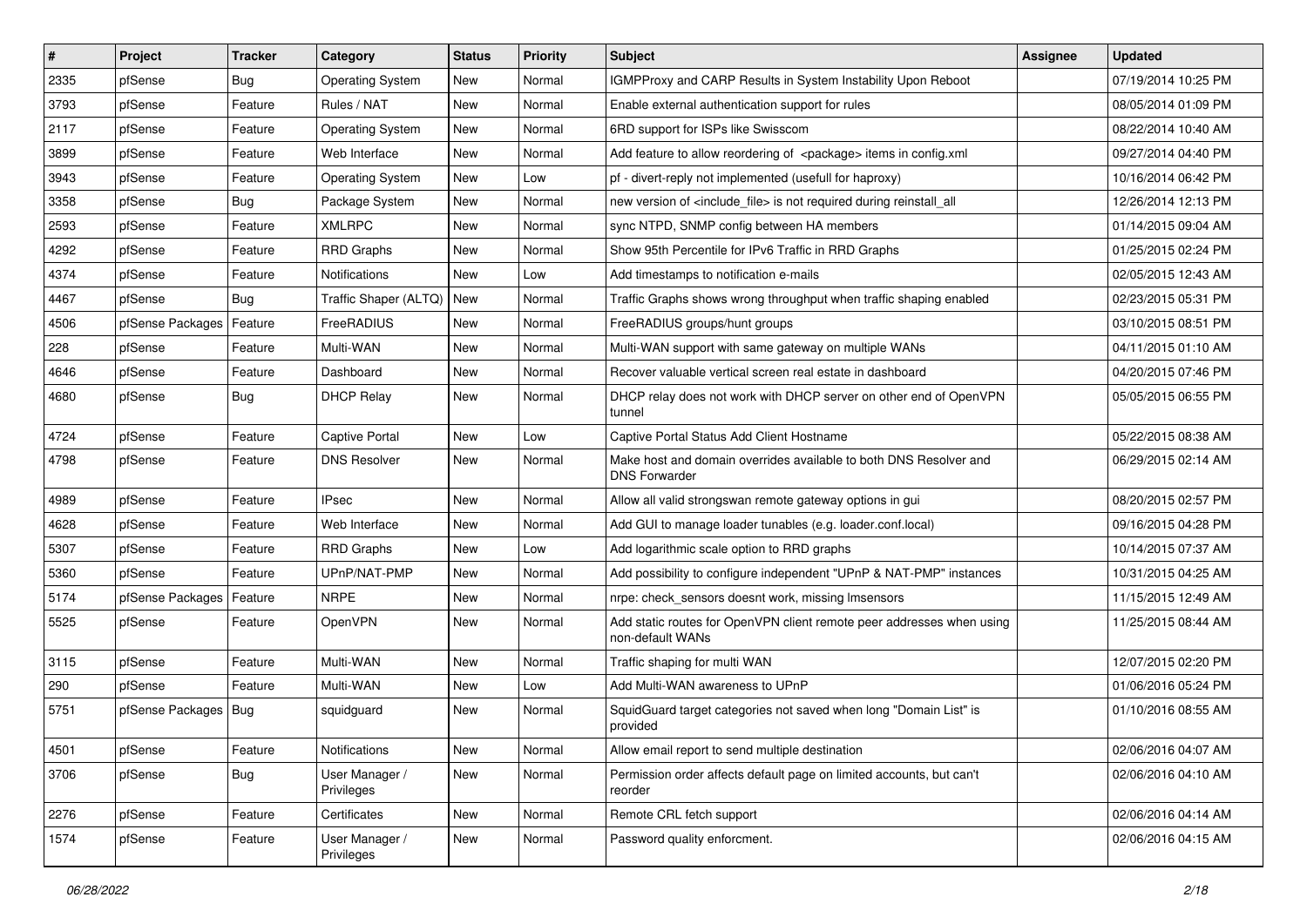| $\pmb{\sharp}$ | Project                | <b>Tracker</b> | Category                                 | <b>Status</b> | <b>Priority</b> | <b>Subject</b>                                                                                               | Assignee             | <b>Updated</b>      |
|----------------|------------------------|----------------|------------------------------------------|---------------|-----------------|--------------------------------------------------------------------------------------------------------------|----------------------|---------------------|
| 4165           | pfSense                | Feature        | Rules / NAT                              | <b>New</b>    | Low             | Allow for security zones when defining interfaces and firewall rules.                                        |                      | 02/06/2016 04:35 AM |
| 5445           | pfSense                | Todo           | Web Interface                            | <b>New</b>    | Normal          | Improve banner for "background activity"                                                                     |                      | 02/06/2016 04:43 AM |
| 32             | pfSense                | Todo           | User Manager /<br>Privileges             | <b>New</b>    | Normal          | PPPoE Server users integration with user manager                                                             |                      | 02/06/2016 04:53 AM |
| 33             | pfSense                | Todo           | User Manager /<br>Privileges             | New           | Normal          | L2TP users integration with user manager                                                                     |                      | 02/06/2016 04:53 AM |
| 371            | pfSense                | Feature        | Rules / NAT                              | <b>New</b>    | Normal          | Allow moving of bogon and RFC 1918 rules                                                                     |                      | 02/06/2016 04:53 AM |
| 96             | pfSense                | Feature        | Rules / NAT                              | <b>New</b>    | Normal          | Add "All local networks" to source and destination drop down boxen in<br>firewall rules                      |                      | 02/06/2016 04:53 AM |
| 986            | pfSense                | Feature        | Web Interface                            | <b>New</b>    | Normal          | Dynamic states view                                                                                          |                      | 02/06/2016 04:58 AM |
| 1307           | pfSense                | Feature        | Web Interface                            | <b>New</b>    | Normal          | Request: Option To Resolve Addresses in State Table Summary                                                  |                      | 02/06/2016 04:58 AM |
| 2138           | pfSense                | Bug            | RRD Graphs                               | New           | Normal          | RRD Wireless graph broken in BSS mode                                                                        |                      | 02/06/2016 04:59 AM |
| 2025           | pfSense                | Feature        | <b>Captive Portal</b>                    | New           | Normal          | Captive Portal: Easy accessible Logout page instead of Logout pop-up<br>window                               |                      | 02/06/2016 04:59 AM |
| 2315           | pfSense                | Feature        | Traffic Shaper (ALTQ)   New              |               | Normal          | Traffic Shaper - Adaptive Bandwidth Management                                                               |                      | 02/06/2016 05:07 AM |
| 5480           | pfSense                | Todo           | Web Interface                            | New           | Low             | inconsistent display of default values in fields                                                             | <b>Jared Dillard</b> | 03/01/2016 04:59 PM |
| 5950           | pfSense                | Feature        | DHCP (IPv6)                              | <b>New</b>    | Normal          | DHCPv6 Server support for PD of PD-obtained networks                                                         |                      | 03/04/2016 03:04 AM |
| 5474           | pfSense                | Feature        | Interfaces                               | <b>New</b>    | Normal          | Add 802.1x configuration to wired interfaces.                                                                |                      | 03/16/2016 04:32 PM |
| 5835           | pfSense                | Feature        | <b>OpenVPN</b>                           | New           | Very Low        | Improve OpenVPN client gateway detection in edge cases where the<br>remote does not send gateway information |                      | 03/20/2016 12:29 AM |
| 1675           | pfSense                | Bug            | <b>Captive Portal</b>                    | <b>New</b>    | Normal          | Captive portal logout problems with pop-up blockers.                                                         | <b>Jared Dillard</b> | 03/28/2016 01:37 PM |
| 3862           | pfSense                | Feature        | <b>IGMP Proxy</b>                        | New           | Normal          | Allow configuration of IGMP proxy's 'quickleave' parameter from the web<br>interface                         |                      | 04/05/2016 03:24 AM |
| 6023           | pfSense Packages   Bug |                | Suricata                                 | <b>New</b>    | Low             | Traffic Shaper (pfsense 2.3) Suricata V3.0 Inline Mode Operation                                             | Luiz Souza           | 04/15/2016 05:59 AM |
| 6213           | pfSense                | Feature        | <b>IPsec</b>                             | New           | Normal          | IPSEC: IPV4/IPV6 dual-interface-stack support for Mobile IKE                                                 |                      | 04/20/2016 07:48 AM |
| 6215           | pfSense                | Feature        | Web Interface                            | <b>New</b>    | Normal          | Create consistent UI for admin access security                                                               |                      | 04/20/2016 03:05 PM |
| 6361           | pfSense                | Bug            | Web Interface                            | <b>New</b>    | Low             | Responsive Mobile Menu issue                                                                                 |                      | 05/16/2016 12:09 PM |
| 6386           | pfSense                | Bug            | IPv6 Router<br>Advertisements<br>(RADVD) | New           | Low             | Switching Router Advertisements to disabled should broadcast IP<br>Removal messages                          |                      | 05/22/2016 10:44 PM |
| 6390           | pfSense                | Todo           | Dashboard                                | New           | Low             | Autoscale from Traffic Graph not correct size (big graphs)                                                   |                      | 05/23/2016 01:38 PM |
| 6471           | pfSense Packages   Bug |                | squidguard                               | <b>New</b>    | Normal          | pfsense 2.3.1 squidguard -> common ACL -> Target Rules List missing                                          |                      | 06/08/2016 06:22 PM |
| 6500           | pfSense                | Feature        | Package System                           | New           | Normal          | Should be a way to determine which packages are available without<br>having to update/install                |                      | 06/17/2016 05:34 PM |
| 6521           | pfSense Packages   Bug |                | squidguard                               | New           | Normal          | pfsense 2.3.1 squidguard -> Groups ACL -> Target Rules List missing                                          |                      | 06/25/2016 10:49 PM |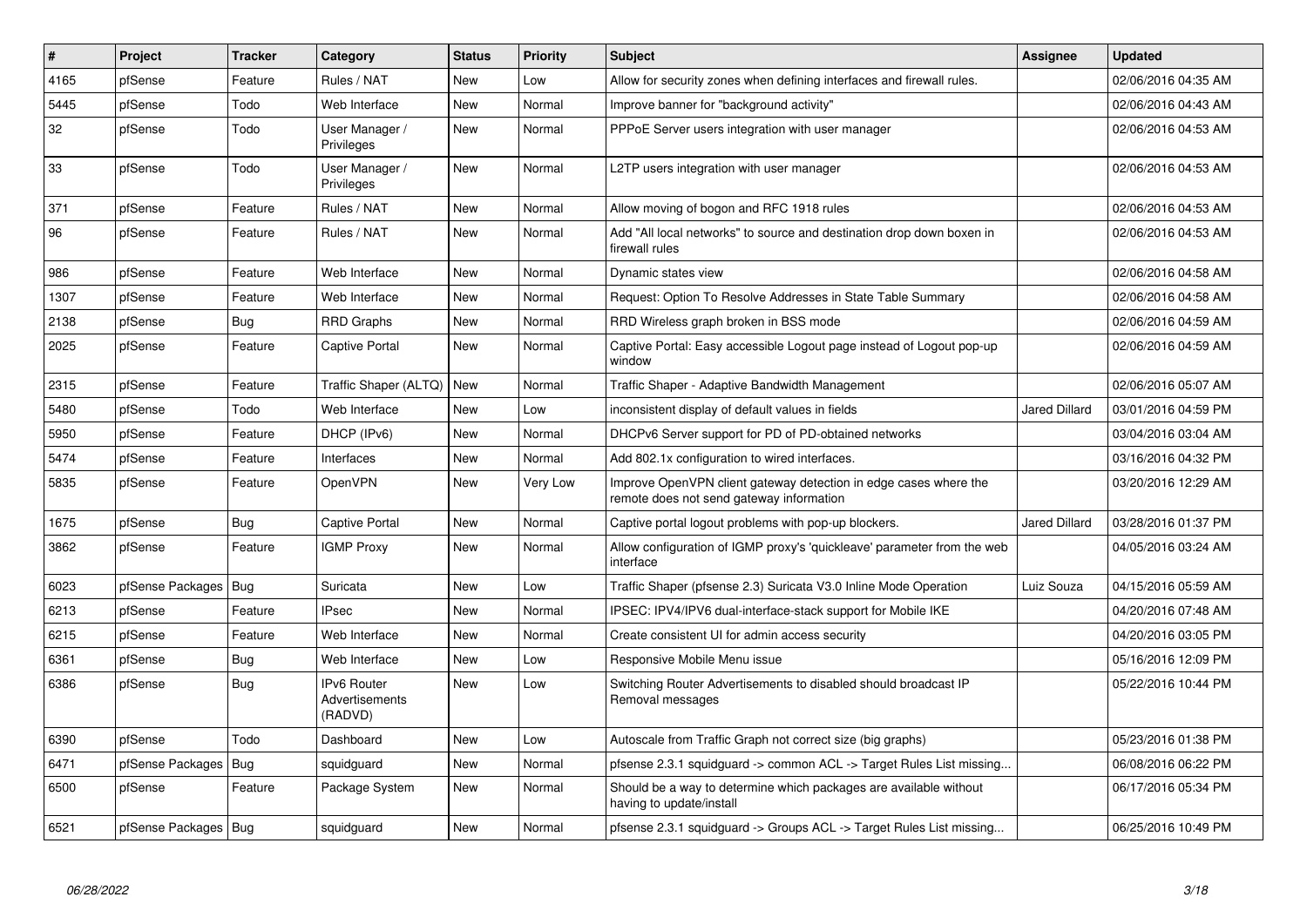| $\vert$ # | Project                | <b>Tracker</b> | Category                     | <b>Status</b> | <b>Priority</b> | <b>Subject</b>                                                                             | Assignee             | <b>Updated</b>                     |
|-----------|------------------------|----------------|------------------------------|---------------|-----------------|--------------------------------------------------------------------------------------------|----------------------|------------------------------------|
| 5355      | pfSense                | Bug            | IPsec                        | New           | High            | on Dynamic WAN IP (DHCP Client) it takes 10 minutes before Phase1<br>reconnects            |                      | 07/08/2016 10:29 PM                |
| 4010      | pfSense                | Feature        | OpenVPN                      | New           | Normal          | OpenVPN always loads engines available on openssl                                          |                      | 07/08/2016 10:29 PM                |
| 3382      | pfSense                | Bug            | <b>IGMP Proxy</b>            | New           | Normal          | IGMPPROXY fails with more than 32 interfaces                                               |                      | 07/12/2016 11:01 PM                |
| 6608      | pfSense                | Feature        | Backup / Restore             | <b>New</b>    | Low             | backup and restore dhcp                                                                    |                      | 07/13/2016 04:09 PM                |
| 6569      | pfSense                | Feature        | <b>NTPD</b>                  | New           | Normal          | Support Rockwell ZODIAC binary protocol (Jupiter receiver) for high<br>precision           | Jim Pingle           | 07/18/2016 11:45 AM                |
| 6627      | pfSense                | Bug            | Rules / NAT                  | <b>New</b>    | Normal          | floating tab match rules ignore quick action so should be removed                          |                      | 07/18/2016 02:15 PM                |
| 6697      | pfSense                | Todo           | Web Interface                | New           | Low             | White squares around the numeric values in the Status / Queues page                        | Jared Dillard        | 08/15/2016 03:19 AM                |
| 6727      | pfSense                | Todo           | Web Interface                | New           | Very Low        | Missing file apple-touch-icon-precomposed.png?                                             | Jared Dillard        | 08/18/2016 02:10 PM                |
| 5367      | pfSense                | Bug            | Web Interface                | New           | Normal          | Safari repeatedly tries to reload dashboard                                                | <b>Jared Dillard</b> | 08/22/2016 11:08 AM                |
| 5616      | pfSense                | Feature        | <b>Wireless</b>              | New           | Normal          | <b>Incorrect Wireless Channel</b>                                                          |                      | Jim Thompson   10/09/2016 03:33 PM |
| 2573      | pfSense                | Feature        | <b>Captive Portal</b>        | <b>New</b>    | Normal          | Captive Portal support of RADIUS POD (Packet of Disconnect)                                |                      | 10/17/2016 03:14 AM                |
| 6803      | pfSense                | Bug            | Web Interface                | <b>New</b>    | Normal          | CSRF timeout occurs when it (probably) shouldn't                                           |                      | 11/03/2016 09:43 PM                |
| 3859      | pfSense                | Feature        | Gateway Monitoring           | <b>New</b>    | Low             | Make it possible to set the source IP address for gateway monitoring                       |                      | 11/06/2016 10:12 PM                |
| 6917      | pfSense                | Feature        | Upgrade                      | New           | Normal          | Add ability to choose from what IP/IFACE you search for updates                            |                      | 11/11/2016 09:51 AM                |
| 6956      | pfSense                | Feature        | <b>Captive Portal</b>        | <b>New</b>    | Normal          | Allow more control over concurrent logins                                                  |                      | 11/23/2016 12:01 PM                |
| 6083      | pfSense Packages       | Bug            | Squid                        | New           | Normal          | Suqid Realtime Monitor / Squid Cache Table not diplaying correctly                         |                      | 12/06/2016 07:25 AM                |
| 7040      | pfSense                | Bug            | Interfaces                   | New           | Normal          | Issue when disabling an interface                                                          |                      | 12/26/2016 02:56 AM                |
| 7000      | pfSense Packages       | Feature        | ntop                         | <b>New</b>    | Normal          | ntopng historical data needs to be reworked                                                |                      | 01/14/2017 09:20 AM                |
| 5813      | pfSense                | Feature        | Traffic Shaper (ALTQ)        | New           | Normal          | Replacement of layer7 filter                                                               |                      | 02/18/2017 05:08 PM                |
| 5850      | pfSense                | Feature        | User Manager /<br>Privileges | New           | Normal          | Limit "WebCfg - System: User Manager page" privilege to non-admins<br>and non-admin groups |                      | 02/19/2017 10:04 AM                |
| 7238      | pfSense                | Bug            | Web Interface                | New           | Normal          | Menu layout broken when using "Hostname in Menu" with long<br>hostnames                    |                      | 02/21/2017 07:01 AM                |
| 7292      | pfSense                | Feature        | Dynamic DNS                  | <b>New</b>    | Normal          | DynamicDNS configuration does not sync to HA secondary                                     |                      | 02/21/2017 04:56 PM                |
| 7314      | pfSense                | Bug            | <b>RRD Graphs</b>            | New           | Low             | Discrepancy in ntp monitoring view                                                         |                      | 02/24/2017 08:37 PM                |
| 5306      | pfSense                | Bug            | Package System               | New           | Normal          | textarea fields should have linebreaks sanitized automatically on save                     |                      | 03/03/2017 04:15 AM                |
| 7365      | pfSense                | Feature        | Logging                      | <b>New</b>    | Low             | Pass firewall/filter rule set through logging for centralized loggers to key<br>on         |                      | 03/07/2017 10:44 AM                |
| 3697      | pfSense                | Feature        | Backup / Restore             | New           | Normal          | New backup/restore area: Certificates                                                      |                      | 03/11/2017 11:30 AM                |
| 7367      | pfSense Packages       | Feature        | Squid                        | New           | Normal          | <b>Wizard for Squid</b>                                                                    |                      | 03/14/2017 01:59 PM                |
| 7388      | pfSense Packages   Bug |                | Suricata                     | New           | High            | Suricata does not property recognize MTU for PPPOE interfaces                              |                      | 03/15/2017 05:17 AM                |
| 7403      | pfSense Packages       | <b>Bug</b>     | FreeRADIUS                   | New           | Normal          | Captive Portal + freeradius2 + MySQL problems with German Umlaut                           |                      | 03/17/2017 09:12 AM                |
| 7402      | pfSense                | Bug            | Web Interface                | New           | Normal          | Inconsistent use of htmlentities validation checks                                         |                      | 03/21/2017 08:58 AM                |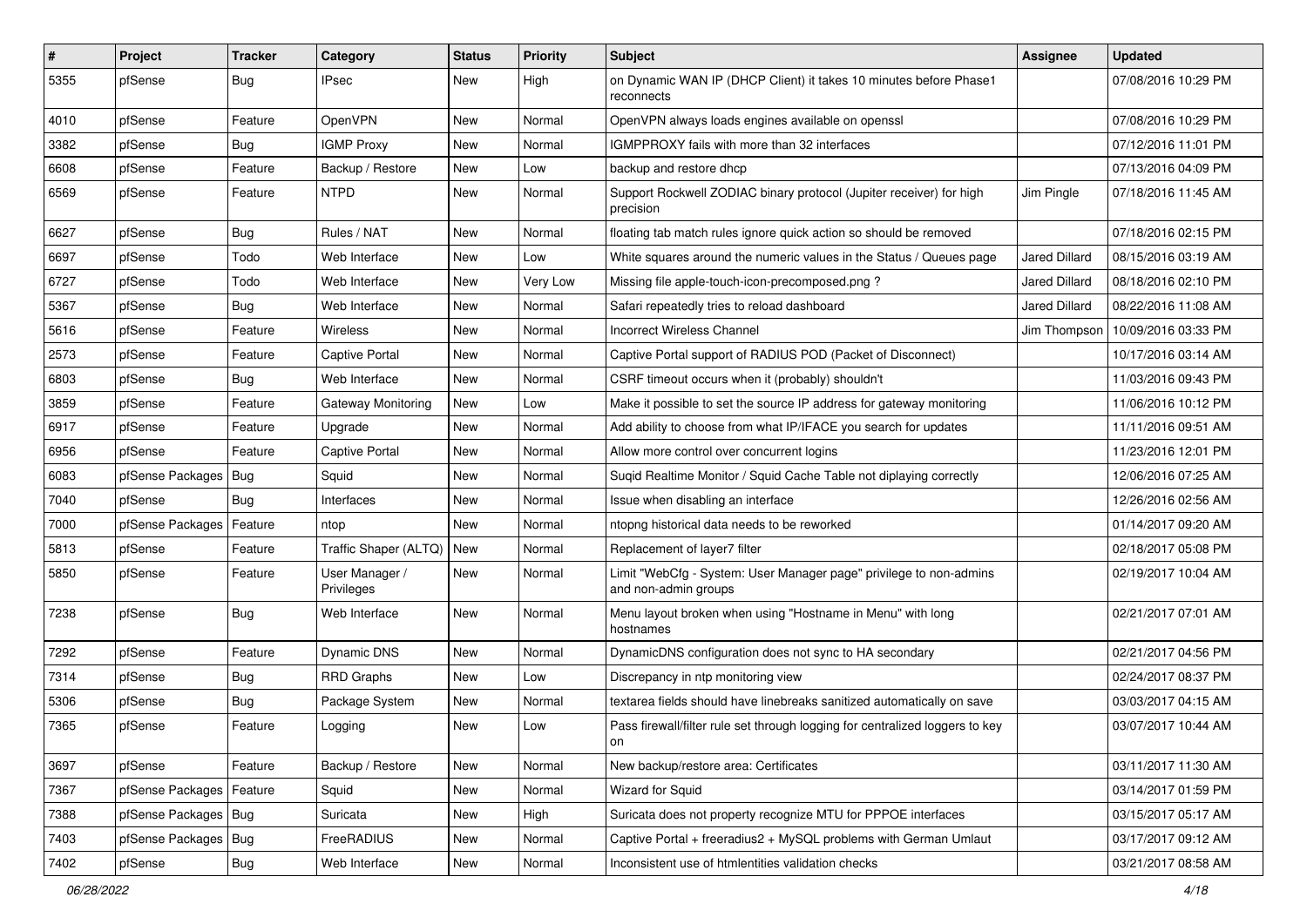| #    | Project                    | <b>Tracker</b> | Category                     | <b>Status</b> | <b>Priority</b> | <b>Subject</b>                                                                                                                    | <b>Assignee</b> | <b>Updated</b>      |
|------|----------------------------|----------------|------------------------------|---------------|-----------------|-----------------------------------------------------------------------------------------------------------------------------------|-----------------|---------------------|
| 7453 | pfSense Packages   Bug     |                | <b>ACME</b>                  | <b>New</b>    | Normal          | DNS-ovh need to save or display consumer key                                                                                      |                 | 04/06/2017 10:54 AM |
| 7476 | pfSense                    | Bug            | Logging                      | <b>New</b>    | Normal          | Dirty buffer used to build log messages?                                                                                          |                 | 04/17/2017 09:51 PM |
| 7521 | pfSense                    | Feature        | Package System               | <b>New</b>    | High            | Package Updates via Mirror                                                                                                        |                 | 05/04/2017 08:21 PM |
| 2676 | pfSense                    | Feature        | Rules / NAT                  | New           | Normal          | Reply-to option in firewall rule                                                                                                  |                 | 05/05/2017 03:15 PM |
| 7531 | pfSense                    | Feature        | Package System               | <b>New</b>    | Low             | pkg behavior when encountering invalid SSL certificate                                                                            |                 | 05/08/2017 06:57 PM |
| 7551 | pfSense                    | Bug            | Rules / NAT                  | <b>New</b>    | Normal          | Dynamic IPsec endpoints not added to rule set after WAN down/up                                                                   |                 | 05/16/2017 02:26 PM |
| 7589 | pfSense                    | Bug            | Diagnostics                  | <b>New</b>    | Normal          | diag edit.php old print info box                                                                                                  |                 | 05/20/2017 05:02 PM |
| 7590 | pfSense                    | Bug            | Diagnostics                  | New           | Normal          | diag edit do not save when nothing to sae (in directory browse view)                                                              |                 | 05/20/2017 05:04 PM |
| 7608 | pfSense Packages           | Feature        | FreeRADIUS                   | <b>New</b>    | Very Low        | Captive Portal amount of traffic Account + Free Radius+Mysql                                                                      |                 | 05/28/2017 09:08 AM |
| 7648 | pfSense                    | Bug            | CARP                         | <b>New</b>    | Very Low        | SPAN ports on an interface renders CARP HA inoperative                                                                            |                 | 06/14/2017 09:19 PM |
| 6038 | pfSense                    | Feature        | Interfaces                   | <b>New</b>    | Normal          | Add ability to configure which interface is chosen for defining hostname<br>IP in /etc/hosts                                      |                 | 07/07/2017 09:56 AM |
| 7718 | pfSense                    | Feature        | <b>Dynamic DNS</b>           | <b>New</b>    | Very Low        | Hostname for Custom DynDNS Updater.                                                                                               |                 | 07/24/2017 10:05 AM |
| 1219 | pfSense                    | Feature        | Developer Tools              | <b>New</b>    | Low             | Ship DTRACE enabled kernels in the images                                                                                         |                 | 07/26/2017 03:14 AM |
| 7730 | pfSense                    | Bug            | Interfaces                   | <b>New</b>    | High            | 2.3.4_1 greX: loop detected when hit save on filter rules or interfaces                                                           |                 | 07/27/2017 08:16 AM |
| 7734 | pfSense                    | Bug            | DHCP (IPv6)                  | <b>New</b>    | Normal          | Using opton ia pd0 does not renew prefix and prefix get dropped                                                                   |                 | 07/31/2017 03:46 AM |
| 7747 | pfSense                    | Feature        | Console Menu                 | New           | Normal          | Minor UI Tweak: Make hitting enter on the console (esp via SSH) should<br>not log you out, but simply redraw the menu             |                 | 08/01/2017 04:03 PM |
| 7773 | pfSense                    | Feature        | <b>IPsec</b>                 | New           | Normal          | IPSec using IKEv2 with split DNS not using provided domain names                                                                  |                 | 08/15/2017 05:25 PM |
| 2963 | pfSense                    | Feature        | <b>Captive Portal</b>        | New           | Normal          | Captive Portal MAC authentication request                                                                                         |                 | 08/22/2017 09:09 PM |
| 7691 | pfSense Packages   Feature |                | Squid                        | New           | Normal          | Allow for custom icap services for squid                                                                                          |                 | 08/24/2017 03:16 AM |
| 7821 | pfSense                    | Bug            | DHCP (IPv6)                  | New           | Normal          | GIF does not support broadcast                                                                                                    |                 | 08/29/2017 10:50 AM |
| 7085 | pfSense                    | Feature        | Rules / NAT                  | <b>New</b>    | Normal          | <b>Edit Firewall Rules Seperator</b>                                                                                              |                 | 09/10/2017 09:15 AM |
| 7852 | pfSense                    | Feature        | <b>DNS Resolver</b>          | New           | Normal          | Add views support to Unbound GUI                                                                                                  |                 | 09/11/2017 12:26 PM |
| 7863 | pfSense                    | Bug            | User Manager /<br>Privileges | New           | Normal          | The "WebCfg - All pages" permission inclueds the "User - System: Shell<br>account access" even though that is not a WebCofg page. |                 | 09/16/2017 05:13 AM |
| 4796 | pfSense                    | Feature        | Routing                      | New           | Normal          | Support Multiple FIBs in pfSense                                                                                                  | Luiz Souza      | 09/22/2017 12:12 AM |
| 7888 | pfSense                    | Feature        | Package System               | <b>New</b>    | Normal          | Add a button in package manager GUI to upgrade all packages                                                                       |                 | 09/28/2017 05:50 AM |
| 7899 | pfSense                    | Bug            | Traffic Shaper (ALTQ)   New  |               | Normal          | a floating 'match' rule on LAN does not put traffic from a broswer on a<br>clientpc into a shaper queue                           |                 | 09/28/2017 09:16 AM |
| 7922 | pfSense                    | Feature        | Rules / NAT                  | New           | Normal          | Add the option to select the ISP IPv6 Delegated Prefix as a destination in<br>firewall rules                                      |                 | 10/10/2017 06:36 PM |
| 7934 | pfSense                    | Feature        | Dashboard                    | <b>New</b>    | Very Low        | format support phone# for international use                                                                                       |                 | 10/12/2017 04:38 PM |
| 7956 | pfSense                    | Feature        | Web Interface                | New           | Normal          | Favicon able to match GUI colour setting?                                                                                         |                 | 10/17/2017 06:36 AM |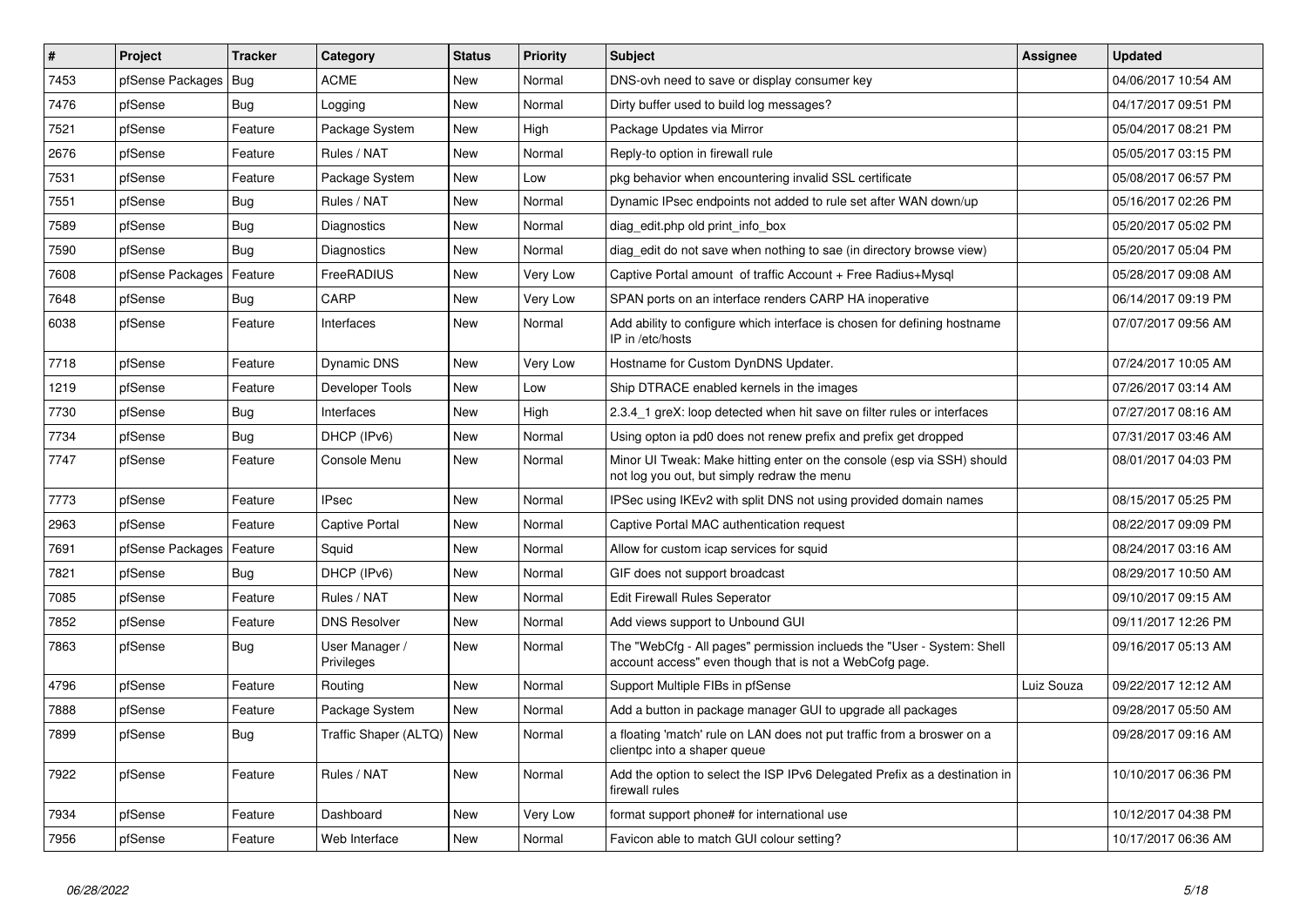| $\pmb{\#}$ | Project                    | <b>Tracker</b> | Category                            | <b>Status</b> | <b>Priority</b> | <b>Subject</b>                                                                                                                                                                | Assignee             | <b>Updated</b>      |
|------------|----------------------------|----------------|-------------------------------------|---------------|-----------------|-------------------------------------------------------------------------------------------------------------------------------------------------------------------------------|----------------------|---------------------|
| 7957       | pfSense                    | Feature        | Web Interface                       | <b>New</b>    | Normal          | GUI theme - separate "colour" from "compact/normal" in theme<br>dropdown                                                                                                      |                      | 10/17/2017 06:58 AM |
| 7971       | pfSense                    | Feature        | Captive Portal                      | New           | Normal          | Allow import, export and synchronization of MACs under Captive Portal<br>service                                                                                              |                      | 10/19/2017 04:56 AM |
| 7411       | pfSense Packages           | Todo           | ladvd                               | New           | Low             | LADVD Devices not wide enough                                                                                                                                                 |                      | 10/22/2017 05:04 AM |
| 7688       | pfSense                    | Feature        | Backup / Restore                    | <b>New</b>    | Low             | AutoConfigBackup - Info Icon - username only                                                                                                                                  |                      | 10/22/2017 10:46 AM |
| 7988       | pfSense                    | Feature        | Web Interface                       | <b>New</b>    | Normal          | Compact Theme based on Compact-RED with the default theme colors.                                                                                                             |                      | 10/23/2017 05:34 AM |
| 8004       | pfSense                    | Bug            | <b>NAT Reflection</b>               | <b>New</b>    | Normal          | Error notice for a deleted NAT that had a RULE or an existing NAT which<br>is claimed to have no NAT port                                                                     |                      | 10/24/2017 06:39 PM |
| 8050       | pfSense                    | <b>Bug</b>     | Interfaces                          | <b>New</b>    | High            | Enabling bridge while interfaces have link freezes console                                                                                                                    |                      | 11/03/2017 04:38 PM |
| 8066       | pfSense                    | <b>Bug</b>     | Routing                             | <b>New</b>    | Normal          | Static routes not applied when they go out a interface using carp                                                                                                             |                      | 11/08/2017 02:04 AM |
| 6752       | pfSense Packages           | Todo           | <b>Status Traffic Totals</b>        | <b>New</b>    | Low             | Traffic Totals Data Summary Graph                                                                                                                                             | <b>Jared Dillard</b> | 11/08/2017 08:58 AM |
| 8072       | pfSense                    | <b>Bug</b>     | <b>Traffic Shaper</b><br>(Limiters) | <b>New</b>    | Normal          | Limiter / Queue mask issues?                                                                                                                                                  | Ivor Kreso           | 11/08/2017 07:56 PM |
| 8073       | pfSense                    | Bug            | <b>IPsec</b>                        | <b>New</b>    | Normal          | Traffic inexplicably not going through IPSEC despite (in theory) matching<br><b>SPs</b>                                                                                       |                      | 11/09/2017 02:51 AM |
| 8078       | pfSense                    | Feature        | <b>PPP</b> Interfaces               | <b>New</b>    | Normal          | <b>PPPoE Reconnect Wait Time</b>                                                                                                                                              |                      | 11/09/2017 05:13 PM |
| 8089       | pfSense                    | Bug            | Interfaces                          | New           | High            | VLAN page breaks after config restore to new hardware.                                                                                                                        |                      | 11/21/2017 01:38 PM |
| 8121       | pfSense Packages           | Feature        | haproxy                             | New           | Normal          | haproxy, allow to generate backends even they don't seem to be used                                                                                                           |                      | 11/23/2017 04:04 AM |
| 3185       | pfSense                    | Feature        | DHCP (IPv6)                         | New           | Normal          | Accommodate a DHCPv6 failover-like mechanism                                                                                                                                  |                      | 11/24/2017 10:44 AM |
| 8130       | pfSense                    | Bug            | <b>Traffic Graphs</b>               | New           | Normal          | Status - Monitoring - Area chart displays traffic data differently than Line<br>or Bar charts                                                                                 |                      | 11/26/2017 01:40 PM |
| 8148       | pfSense Packages   Feature |                | OpenVPN Client<br>Export            | <b>New</b>    | Very Low        | OpenVPN - Output Windows Client .MSI Installer for GPO deployment                                                                                                             |                      | 11/30/2017 01:24 PM |
| 8157       | pfSense                    | Bug            | Dashboard                           | <b>New</b>    | Very Low        | Traffic Graph clutter from time to time                                                                                                                                       |                      | 12/03/2017 06:40 AM |
| 8158       | pfSense                    | <b>Bug</b>     | Interfaces                          | <b>New</b>    | High            | IPv6 Track Interface issue with more than one WAN-Gateway and a<br>number of internal interfaces at least track interface from one interface<br>does not work on regular base |                      | 12/03/2017 09:00 AM |
| 8161       | pfSense Packages           | Feature        | FreeRADIUS                          | <b>New</b>    | Very Low        | Add virtual server support to FreeRadius                                                                                                                                      |                      | 12/05/2017 01:57 PM |
| 8176       | pfSense                    | Bug            | Package System                      | New           | Normal          | ./schema/packages.dtd -- referenced in *xml, but missing?                                                                                                                     |                      | 12/09/2017 06:52 PM |
| 8178       | pfSense                    | Feature        | Package System                      | <b>New</b>    | Normal          | Allow setting attributes for form elements in package XML                                                                                                                     |                      | 12/09/2017 07:48 PM |
| 8199       | pfSense Packages           | Feature        | <b>BIND</b>                         | <b>New</b>    | Normal          | Support reordering and/or sort alphabetically across BIND package                                                                                                             |                      | 12/12/2017 02:05 AM |
| 8168       | pfSense                    | Feature        | IPsec                               | New           | Normal          | strongswan dhcp option                                                                                                                                                        |                      | 12/19/2017 04:14 AM |
| 8213       | pfSense Packages           | Bug            | haproxy                             | <b>New</b>    | Normal          | acl src file not populated from alias                                                                                                                                         |                      | 12/21/2017 02:02 PM |
| 7281       | pfSense                    | Feature        | OpenVPN                             | <b>New</b>    | Normal          | OpenVPN: Add support for IPv6 dynamic prefix selection                                                                                                                        |                      | 12/21/2017 08:56 PM |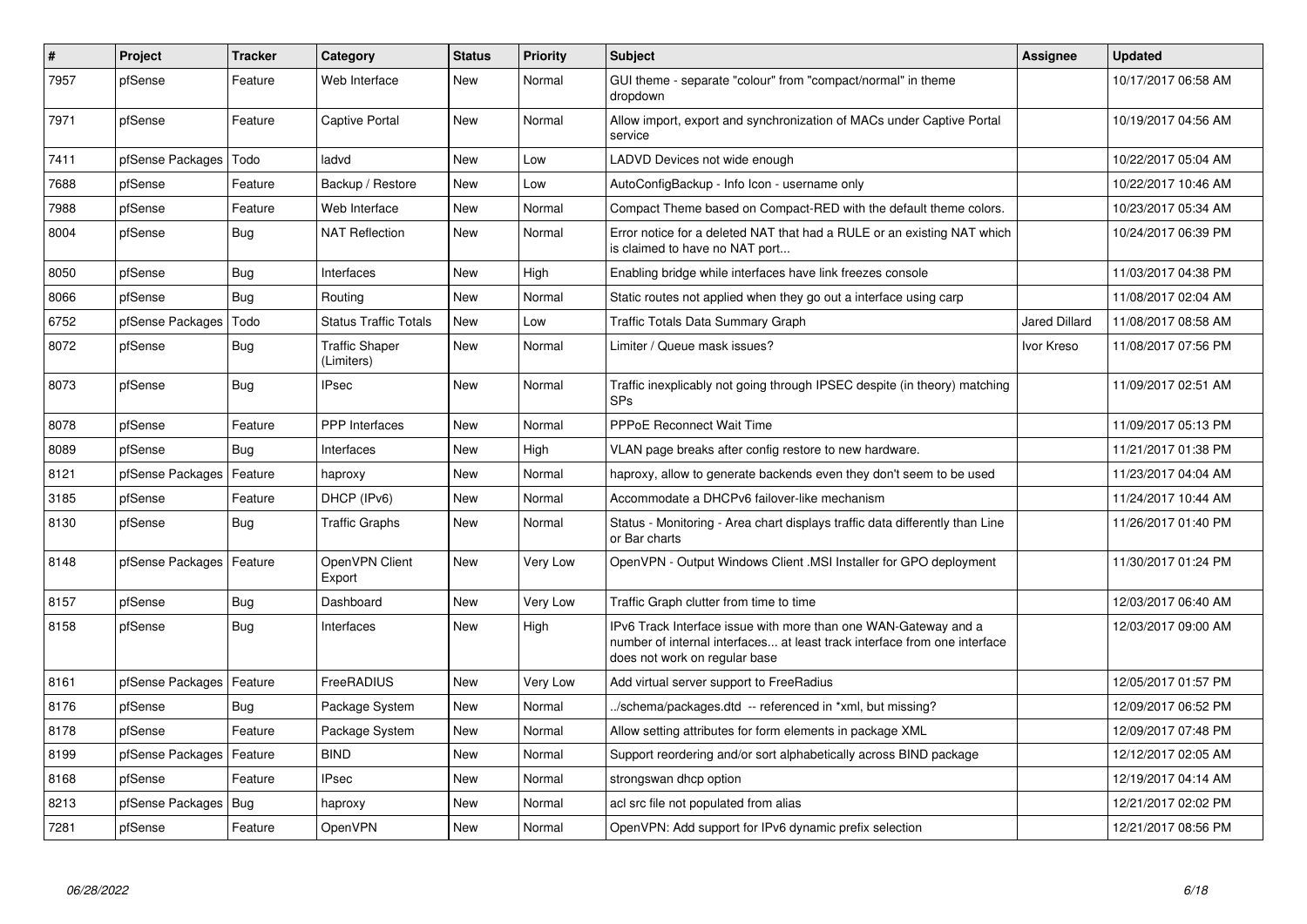| #    | Project                | Tracker    | Category                                 | <b>Status</b> | <b>Priority</b> | <b>Subject</b>                                                                                                          | <b>Assignee</b>      | <b>Updated</b>      |
|------|------------------------|------------|------------------------------------------|---------------|-----------------|-------------------------------------------------------------------------------------------------------------------------|----------------------|---------------------|
| 8236 | pfSense                | Feature    | <b>DNS Resolver</b>                      | <b>New</b>    | Normal          | Ability to configure "forward-first" and "forward-host" options for more<br>robust domain overrides in DNS Resolver     |                      | 12/26/2017 01:26 AM |
| 4899 | pfSense                | Feature    | DHCP (IPv4)                              | <b>New</b>    | Normal          | Additional BOOTP/DHCP Options should allow a force option                                                               |                      | 01/02/2018 02:24 PM |
| 8270 | pfSense                | Todo       | Web Interface                            | <b>New</b>    | Very Low        | Fix grammatically erroneous repetition                                                                                  |                      | 01/11/2018 08:19 AM |
| 7462 | pfSense Packages       | Bug        | haproxy                                  | <b>New</b>    | Normal          | HAproxy not rebinding properly after WAN DHCP IP change                                                                 |                      | 01/11/2018 09:15 AM |
| 8262 | pfSense                | Feature    | IPv6 Router<br>Advertisements<br>(RADVD) | <b>New</b>    | Normal          | Make each prefix flags configurable separately.                                                                         |                      | 01/16/2018 12:35 PM |
| 8180 | pfSense Packages       | Bug        | syslog-ng                                | New           | Normal          | syslog-ng default log file                                                                                              |                      | 01/16/2018 12:53 PM |
| 8285 | pfSense                | Bug        | Web Interface                            | <b>New</b>    | Normal          | Actions on stale data may result in catastrophic results                                                                |                      | 01/16/2018 08:08 PM |
| 8229 | pfSense Packages       | Bug        | syslog-ng                                | <b>New</b>    | Normal          | syslog-ng stops parsing logs after logrotate run                                                                        |                      | 01/26/2018 12:00 PM |
| 7216 | pfSense                | Feature    | Web Interface                            | <b>New</b>    | Normal          | Allow user to choose date display format                                                                                | <b>Phillip Davis</b> | 02/02/2018 04:20 PM |
| 8295 | pfSense Packages       | Bug        | syslog-ng                                | <b>New</b>    | Normal          | syslog-ng logrotates tls files                                                                                          |                      | 02/14/2018 06:12 AM |
| 8224 | pfSense Packages       | Feature    | FreeRADIUS                               | <b>New</b>    | Normal          | Add "OU" field to FreeRADIUS page                                                                                       |                      | 02/21/2018 12:53 AM |
| 8346 | pfSense                | Feature    | IPsec                                    | <b>New</b>    | Normal          | Let pFSense act as an IPSec XAuth VPN Client                                                                            |                      | 02/23/2018 07:39 AM |
| 8349 | pfSense                | Feature    | <b>Traffic Graphs</b>                    | <b>New</b>    | Normal          | Show the actual numerical information (upload/download speeds) in the<br>traffic graph dashboard widget                 | <b>Jared Dillard</b> | 02/28/2018 09:42 AM |
| 7495 | pfSense                | Feature    | <b>DNS Resolver</b>                      | <b>New</b>    | Low             | Ability to set TTL for local for Unbound host overrides and dhcp leases                                                 |                      | 03/06/2018 09:46 AM |
| 3882 | pfSense                | Feature    | Web Interface                            | New           | Normal          | Add OUI database to the base system, remove dependency on nmap                                                          |                      | 03/08/2018 06:44 PM |
| 8401 | pfSense                | <b>Bug</b> | Installer                                | <b>New</b>    | Normal          | Issues related to keys representing alphabetic characters specific to<br>Scandinavian languages and to some other keys. |                      | 03/30/2018 11:06 AM |
| 8406 | pfSense                | <b>Bug</b> | Dynamic DNS                              | <b>New</b>    | Normal          | DDNS IPV6 Cloudflare Client does not detect PPOE address                                                                |                      | 03/31/2018 11:56 AM |
| 8122 | pfSense                | Bug        | OpenVPN                                  | <b>New</b>    | Normal          | openypn client is unable to use OTP (temporary) passwords                                                               |                      | 04/16/2018 09:28 AM |
| 8474 | pfSense                | Feature    | <b>High Availability</b>                 | <b>New</b>    | Low             | Easier Conversion to HA Pair from Existing Non-HA Firewall                                                              |                      | 04/19/2018 11:52 PM |
| 701  | pfSense                | Feature    | Rules / NAT                              | <b>New</b>    | Normal          | Interface groups with NAT                                                                                               |                      | 05/11/2018 10:12 PM |
| 8532 | pfSense                | Feature    | OpenVPN                                  | <b>New</b>    | Low             | Ability to add metric to pushed routes                                                                                  |                      | 05/22/2018 07:45 AM |
| 8438 | pfSense Packages       | Bug        | haproxy                                  | <b>New</b>    | High            | haproxy: can't use ACL for cert with http-response actions                                                              |                      | 05/24/2018 01:12 PM |
| 6873 | pfSense                | <b>Bug</b> | DHCP (IPv6)                              | <b>New</b>    | Low             | radvd - Too many addresses in RDNSS section when previously using<br>DHCPv6                                             | Dominic<br>McKeown   | 06/06/2018 10:45 AM |
| 8560 | pfSense Packages   Bug |            | <b>ACME</b>                              | <b>New</b>    | Normal          | ACME: can't update DNS records in DNSMadeEasy registar for several<br>domains with different API keys/ids               |                      | 06/08/2018 01:28 PM |
| 8566 | pfSense                | Bug        | CARP                                     | New           | Normal          | Wrong IPv6 source in NS request in case using of IPv6 alias                                                             |                      | 06/12/2018 01:26 PM |
| 8567 | pfSense                | <b>Bug</b> | CARP                                     | New           | Normal          | Using IPv6 VIP alias for services may affect CARP IPv6 VIP work                                                         |                      | 06/12/2018 01:26 PM |
| 6988 | pfSense Packages       | Bug        | Snort                                    | New           | High            | SNORT Package PHP memory error                                                                                          |                      | 06/28/2018 10:00 PM |
| 1940 | pfSense                | Todo       | Logging                                  | New           | Normal          | Integrate rSyslogd                                                                                                      |                      | 07/06/2018 02:11 PM |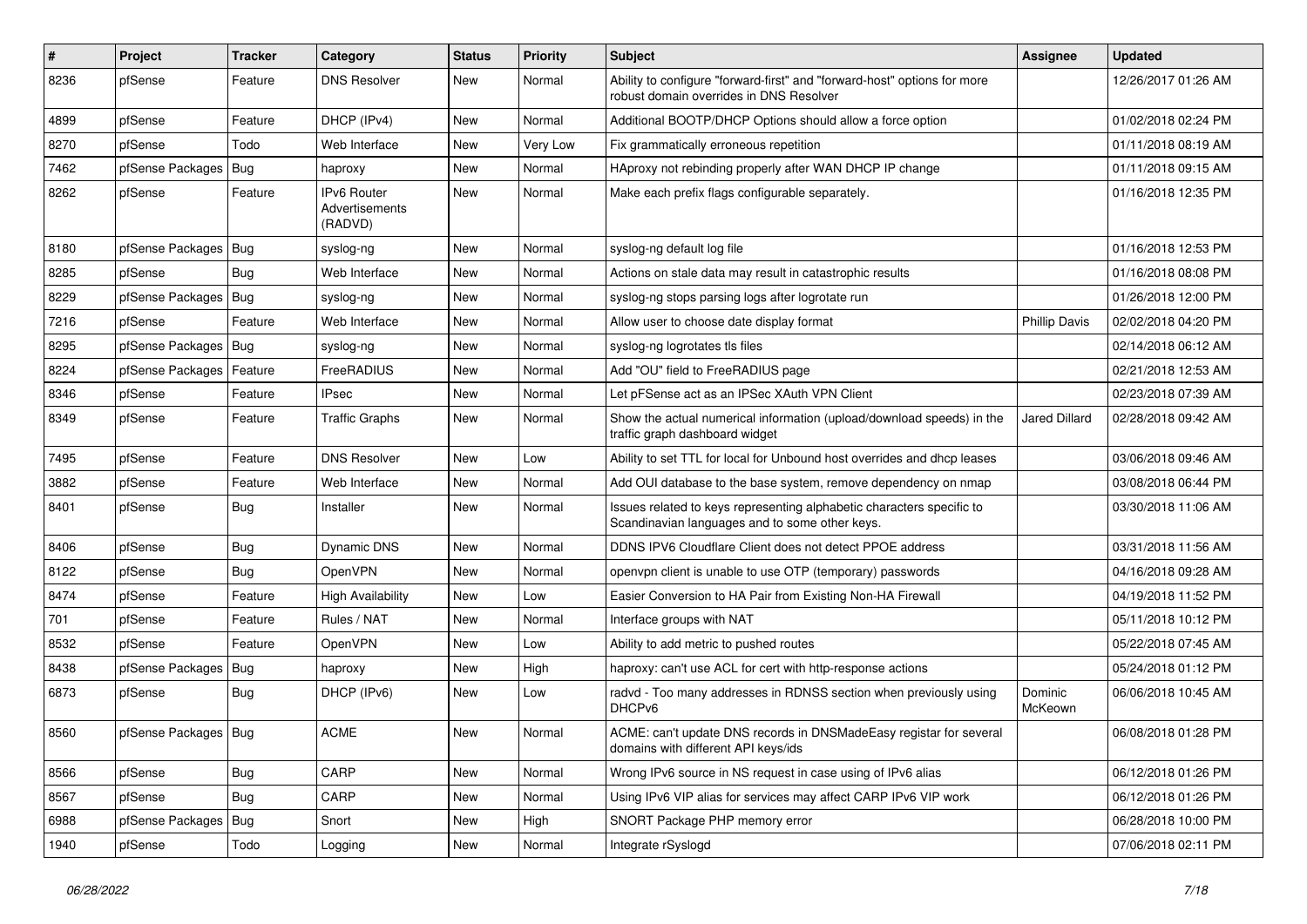| #    | Project                    | Tracker    | Category                            | <b>Status</b> | <b>Priority</b> | <b>Subject</b>                                                                                                                          | <b>Assignee</b> | <b>Updated</b>      |
|------|----------------------------|------------|-------------------------------------|---------------|-----------------|-----------------------------------------------------------------------------------------------------------------------------------------|-----------------|---------------------|
| 8599 | pfSense                    | Feature    | Rules / NAT                         | <b>New</b>    | Very Low        | IPv6 flow labels                                                                                                                        |                 | 07/16/2018 07:36 AM |
| 8641 | pfSense                    | Feature    | Web Interface                       | <b>New</b>    | Normal          | Need way to disable HSTS and/or replace webConfigurator certificate<br>from CLI                                                         |                 | 07/16/2018 10:21 AM |
| 8385 | pfSense                    | Feature    | Rules / NAT                         | <b>New</b>    | Normal          | Utilize IP addresses from successfully authenticated OpenVPN<br>endpoints to Update Firewall Rules                                      |                 | 07/19/2018 03:07 PM |
| 8419 | pfSense                    | Bug        | Web Interface                       | <b>New</b>    | Normal          | webgui, when menubar is fixed to the top of the screen, the last items of<br>long menus cannot be seen/used.                            |                 | 07/19/2018 03:10 PM |
| 1924 | pfSense                    | Feature    | Captive Portal                      | <b>New</b>    | Normal          | Ability of CP's allowed IP addresses to use aliases                                                                                     |                 | 07/26/2018 04:28 AM |
| 8705 | pfSense Packages           | Bug        | syslog-ng                           | <b>New</b>    | Normal          | Syslog-NG error in latest snapshot                                                                                                      |                 | 07/27/2018 10:17 AM |
| 8711 | pfSense                    | <b>Bug</b> | <b>IGMP Proxy</b>                   | <b>New</b>    | Normal          | igmpproxy with PPPoE Interfaces                                                                                                         |                 | 07/28/2018 09:21 AM |
| 8752 | pfSense Packages   Bug     |            | squidguard                          | <b>New</b>    | Normal          | For SquidGuard in "Common ACL" menu "Target Rules List" "access"<br>option always stays with default value '---' for my Target category |                 | 08/06/2018 05:53 AM |
| 8836 | pfSense Packages           | Feature    | FreeRADIUS                          | <b>New</b>    | Normal          | Define Idap group vlan assignment in users file                                                                                         |                 | 08/26/2018 07:53 AM |
| 8879 | pfSense                    | Feature    | DHCP (IPv4)                         | <b>New</b>    | Very Low        | DHCP options ADD force options                                                                                                          |                 | 09/07/2018 09:14 AM |
| 8902 | pfSense Packages   Bug     |            | haproxy                             | <b>New</b>    | Normal          | HAproxy package not use custom DNS for lookup on apply new config                                                                       |                 | 09/16/2018 08:16 AM |
| 9025 | pfSense Packages           | Bug        | squidguard                          | <b>New</b>    | Normal          | SquidGard + Target categories                                                                                                           |                 | 10/08/2018 01:00 AM |
| 1136 | pfSense                    | Feature    | Rules / NAT                         | <b>New</b>    | Normal          | Add logic to automatically avoid route-to for static route networks                                                                     |                 | 10/09/2018 05:11 AM |
| 8769 | pfSense Packages           | Feature    | FreeRADIUS                          | <b>New</b>    | Normal          | Allow FreeRADIUS users to change their own Passwords and Pins                                                                           |                 | 10/11/2018 11:34 AM |
| 9037 | pfSense                    | Bug        | <b>DNS Resolver</b>                 | <b>New</b>    | Normal          | Unbound not logging to syslog after reboot                                                                                              |                 | 10/12/2018 05:09 AM |
| 8869 | pfSense Packages           | Feature    | haproxy                             | <b>New</b>    | Normal          | HAproxy should use RFC 7919 DH parameter files                                                                                          |                 | 10/17/2018 10:46 AM |
| 9063 | pfSense                    | Feature    | Dynamic DNS                         | <b>New</b>    | Normal          | Allow dynamic DNS client entry to specify which Check IP service to use                                                                 |                 | 10/24/2018 11:53 AM |
| 9077 | pfSense Packages   Feature |            | haproxy                             | New           | Normal          | haproxy UI: Add seperator lines                                                                                                         |                 | 10/29/2018 06:06 AM |
| 9143 | pfSense Packages           | Bug        | ntop                                | <b>New</b>    | Normal          | ntopng not displaying values in historical correctly                                                                                    |                 | 11/22/2018 07:24 AM |
| 9149 | pfSense                    | Bug        | Package System                      | New           | Low             | Continued issues with /tmp and /var in RAM on 2.4                                                                                       |                 | 11/24/2018 11:56 AM |
| 9141 | pfSense Packages   Feature |            | <b>FRR</b>                          | <b>New</b>    | Very Low        | FRR xmlrpc                                                                                                                              | Jim Pingle      | 11/26/2018 07:49 AM |
| 8963 | pfSense                    | <b>Bug</b> | <b>Traffic Shaper</b><br>(Limiters) | <b>New</b>    | Normal          | 2.4.4 Limiters don't work after CARP fail-over                                                                                          |                 | 12/10/2018 06:40 AM |
| 9079 | pfSense Packages           | Bug        | ntop                                | New           | Normal          | High CPU usage of ntopng even during IDLE and no network traffic                                                                        |                 | 12/16/2018 02:40 PM |
| 9241 | pfSense                    | <b>Bug</b> | Interfaces                          | <b>New</b>    | Normal          | Ethernet link cycles up/down if "auto-negotiate" is explicitly selected in<br>interface configuration                                   |                 | 12/31/2018 08:36 PM |
| 9247 | pfSense Packages   Bug     |            | haproxy                             | New           | Low             | HAProxy multiple server selection on stats pages doesn't work                                                                           |                 | 01/02/2019 04:44 PM |
| 9261 | pfSense Packages           | Bug        | haproxy                             | New           | Normal          | haproxy GUI failure                                                                                                                     |                 | 01/08/2019 12:41 PM |
| 7244 | pfSense                    | Feature    | Developer Tools                     | New           | Normal          | Publish pfsense as a Vagrant Basebox                                                                                                    |                 | 01/29/2019 04:09 AM |
| 8232 | pfSense Packages           | Feature    | haproxy                             | New           | Normal          | different ssl options based on the sni name                                                                                             |                 | 01/30/2019 10:36 AM |
| 9299 | pfSense Packages           | Feature    | ACME                                | New           | Normal          | ACME package : Automate add/remove firewall rule for port forwarding                                                                    |                 | 01/30/2019 10:09 PM |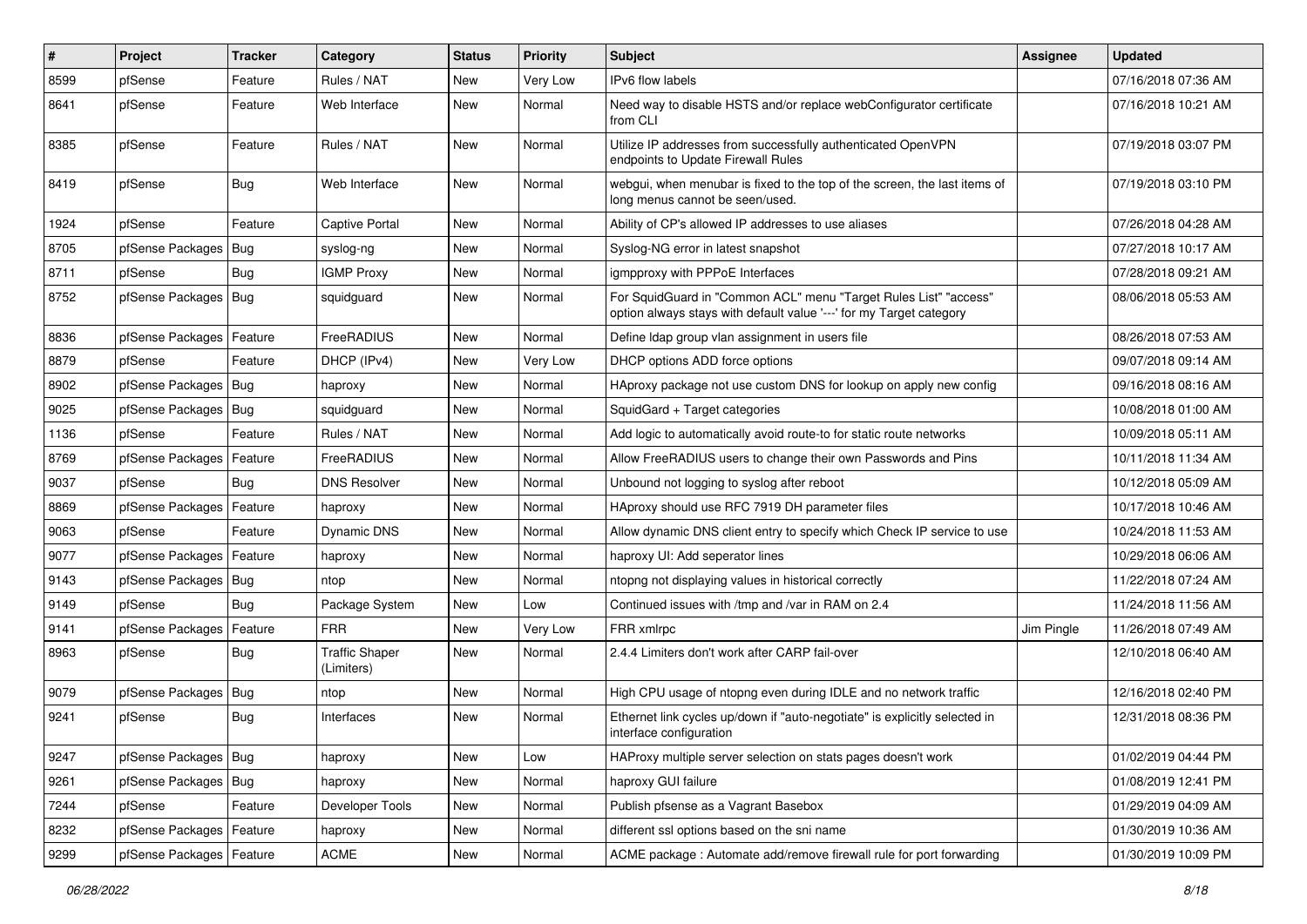| $\vert$ # | Project                    | <b>Tracker</b> | Category                     | <b>Status</b> | <b>Priority</b> | <b>Subject</b>                                                                                          | <b>Assignee</b> | <b>Updated</b>      |
|-----------|----------------------------|----------------|------------------------------|---------------|-----------------|---------------------------------------------------------------------------------------------------------|-----------------|---------------------|
| 9337      | pfSense Packages           | Bug            | Telegraf                     | New           | Normal          | Telegraf ping input fails                                                                               |                 | 02/18/2019 10:40 AM |
| 9336      | pfSense                    | Feature        | Notifications                | New           | Very Low        | Make Dynamic DNS update notification e-mail optional                                                    |                 | 02/18/2019 11:49 AM |
| 9138      | pfSense Packages           | <b>Bug</b>     | Telegraf                     | <b>New</b>    | Normal          | telegraf: add section for custom config lines                                                           |                 | 02/18/2019 03:36 PM |
| 9046      | pfSense Packages   Feature |                | Telegraf                     | <b>New</b>    | High            | telegraf feature request                                                                                |                 | 02/18/2019 03:38 PM |
| 8589      | pfSense Packages           | Bug            | FreeRADIUS                   | <b>New</b>    | Normal          | FreeRadius 0.15.5_2 ignoring tunnelled-reply=no                                                         |                 | 02/18/2019 03:40 PM |
| 8513      | pfSense Packages   Bug     |                | FreeRADIUS                   | <b>New</b>    | High            | Freeradius 3.x Idap problem                                                                             |                 | 02/18/2019 05:22 PM |
| 8230      | pfSense Packages   Feature |                | Telegraf                     | <b>New</b>    | Normal          | telegraf automatic input plugins configuration for enabled pfsense<br>package                           |                 | 02/18/2019 05:23 PM |
| 8197      | pfSense Packages   Bug     |                | <b>BIND</b>                  | <b>New</b>    | Normal          | BIND UI fails to properly update zone with inline DNSSEC signing<br>enabled                             |                 | 02/18/2019 05:23 PM |
| 7535      | pfSense Packages           | Feature        | Snort                        | <b>New</b>    | Normal          | Snort messages filling System / General. Should have its own log.                                       |                 | 02/18/2019 05:29 PM |
| 6861      | pfSense Packages   Bug     |                | haproxy                      | <b>New</b>    | Normal          | Ha-Proxy duplicated backend used in place of original backend                                           |                 | 02/18/2019 05:30 PM |
| 6784      | pfSense Packages           | Bug            | haproxy                      | New           | Normal          | HAProxy version .48 will not use URL Table Alias for front end listener                                 |                 | 02/18/2019 05:32 PM |
| 5646      | pfSense Packages           | Feature        | Squid                        | <b>New</b>    | Normal          | Squid3 package Authentication Method: Kerberos/AD                                                       |                 | 02/18/2019 05:34 PM |
| 9338      | pfSense                    | Bug            | <b>IGMP Proxy</b>            | <b>New</b>    | Normal          | igmpproxy ignoring downstream vlan interface                                                            |                 | 02/22/2019 03:48 AM |
| 9348      | pfSense Packages           | Bug            | ACME                         | <b>New</b>    | Normal          | Results of Acme certificate issuance/renewal are not properly formatted                                 |                 | 02/22/2019 12:08 PM |
| 9289      | pfSense Packages           | Feature        | Snort                        | <b>New</b>    | Normal          | Snort enable react                                                                                      |                 | 03/16/2019 09:04 PM |
| 3652      | pfSense                    | Feature        | OpenVPN                      | <b>New</b>    | Normal          | OpenVPN - Dynamic IPv6 Tunnel Network                                                                   |                 | 03/20/2019 09:50 AM |
| 9436      | pfSense                    | Feature        | <b>DNS Resolver</b>          | <b>New</b>    | Normal          | Unbound: enable dnstap support                                                                          |                 | 03/27/2019 07:54 PM |
| 9464      | pfSense                    | Feature        | Interfaces                   | <b>New</b>    | Normal          | Marvell 6000 -- netgate hardware (e.g.: XG-7100, XG-3100) internal<br>switch LACP support               |                 | 04/08/2019 07:58 AM |
| 9485      | pfSense                    | Bug            | User Manager /<br>Privileges | <b>New</b>    | Normal          | password match error on system usermanager causes Group<br>membership to be reset.                      |                 | 04/26/2019 08:52 AM |
| 9504      | pfSense                    | <b>Bug</b>     | Dynamic DNS                  | New           | Normal          | Multiple Dynamic DNS update notifications for the same interface, not<br>differentiated by the hostname |                 | 05/07/2019 07:46 AM |
| 9568      | pfSense Packages           | Bug            | Squid                        | <b>New</b>    | Normal          | UFSSwapDir::openLog: Failed to open swap log.                                                           |                 | 05/29/2019 09:18 PM |
| 9574      | pfSense                    | Feature        | Package System               | New           | Normal          | Show changelog at package upgrade                                                                       |                 | 06/02/2019 04:35 AM |
| 9599      | pfSense Packages           | Feature        | haproxy                      | <b>New</b>    | Normal          | Support for "peers" in HAproxy                                                                          |                 | 06/25/2019 01:47 AM |
| 8982      | pfSense Packages           | Feature        | haproxy                      | New           | Normal          | HAproxy ACL support for map in configuration UI                                                         |                 | 06/25/2019 01:49 AM |
| 9621      | pfSense                    | Feature        | User Manager /<br>Privileges | New           | Normal          | More convenient deletion of single user privileges                                                      |                 | 07/09/2019 03:09 AM |
| 9648      | pfSense Packages   Feature |                | haproxy                      | New           | Very Low        | Multiple node Sync HAProxy configuration to backup CARP members via<br>XMLRPC.                          |                 | 07/25/2019 10:04 AM |
| 9650      | pfSense                    | <b>Bug</b>     | Gateways                     | New           | Normal          | IPv6 connection drops (ir-)regular on Kabelvodafone (German cable<br>ISP)                               |                 | 07/27/2019 07:14 AM |
| 9664      | pfSense                    | Bug            | Dynamic DNS                  | New           | Normal          | DynDNS and Dual-wan problem with CloudFlare (works with No-Ip)                                          |                 | 08/03/2019 10:00 AM |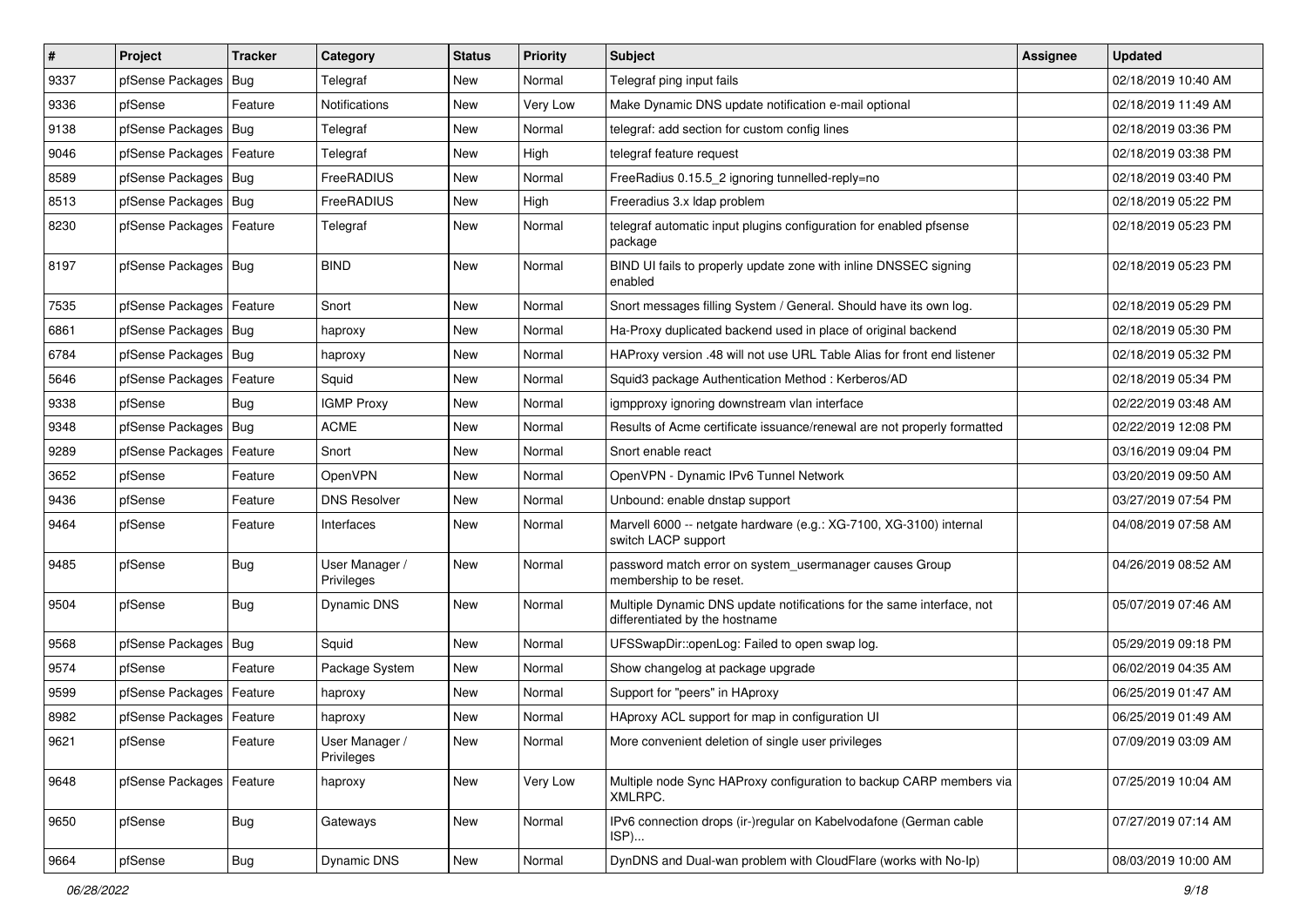| $\pmb{\#}$ | Project                    | <b>Tracker</b> | Category                                        | <b>Status</b> | <b>Priority</b> | <b>Subject</b>                                                                                                                  | <b>Assignee</b> | <b>Updated</b>      |
|------------|----------------------------|----------------|-------------------------------------------------|---------------|-----------------|---------------------------------------------------------------------------------------------------------------------------------|-----------------|---------------------|
| 7449       | pfSense Packages           | Feature        | OpenVPN Client<br>Export                        | New           | Normal          | feature request for openvpn-client-export package, add the support for<br>openvpn up and down script, for mapping network drive |                 | 08/06/2019 05:06 PM |
| 9085       | pfSense Packages           | Feature        | OpenVPN Client<br>Export                        | <b>New</b>    | Low             | OpenVPN connect/disconnect scripts                                                                                              |                 | 08/13/2019 09:15 AM |
| 9677       | pfSense                    | <b>Bug</b>     | Dashboard                                       | <b>New</b>    | Normal          | Dashboard hangs when widget needs data from a remote host which is<br>down                                                      |                 | 08/13/2019 09:15 AM |
| 7857       | pfSense                    | Bug            | Dashboard                                       | New           | Very Low        | Interfaces Widget U/I fails to wrap IPV6 addresses when the string is too<br>wide for the widget                                |                 | 08/13/2019 09:15 AM |
| 9229       | pfSense Packages   Bug     |                | Tinc                                            | <b>New</b>    | Normal          | Tinc package: no way of specifying multiple critical configuration<br>parameters from web interface                             |                 | 08/13/2019 09:25 AM |
| 8909       | pfSense Packages   Bug     |                | Tinc                                            | New           | Normal          | tinc package makes /rc.newwanip looping forever                                                                                 |                 | 08/13/2019 09:25 AM |
| 8146       | pfSense Packages           | Feature        | <b>BIND</b>                                     | New           | Normal          | Zone Domain Records more powerfull for BIND Zones                                                                               |                 | 08/13/2019 09:39 AM |
| 8099       | pfSense Packages           | Feature        | Telegraf                                        | <b>New</b>    | Normal          | Add more configuration flexibility to Telegraf                                                                                  |                 | 08/13/2019 09:39 AM |
| 7799       | pfSense                    | Feature        | Rules / NAT                                     | New           | Normal          | Make an ajax call to toggle logging by clicking on the logging icon next to<br>a rule                                           |                 | 08/13/2019 09:40 AM |
| 7737       | pfSense                    | <b>Bug</b>     | <b>IPv6 Router</b><br>Advertisements<br>(RADVD) | New           | Normal          | radvd error message                                                                                                             |                 | 08/13/2019 09:41 AM |
| 7602       | pfSense                    | Feature        | <b>Operating System</b>                         | <b>New</b>    | Normal          | Auto-Create bootable USB for recovery                                                                                           |                 | 08/13/2019 09:50 AM |
| 4928       | pfSense Packages           | Feature        | squidguard                                      | New           | Normal          | Surftool - New Package to turn squidguard groups(/acls) on or off                                                               |                 | 08/13/2019 09:57 AM |
| 6789       | pfSense Packages           | Feature        | Squid                                           | <b>New</b>    | Normal          | disgest_ldap_auth                                                                                                               |                 | 08/13/2019 09:57 AM |
| 8517       | pfSense Packages   Feature |                | New Package<br>Request                          | New           | Normal          | OpenConnect client                                                                                                              |                 | 08/13/2019 10:01 AM |
| 3424       | pfSense Packages   Feature |                | New Package<br>Request                          | New           | Normal          | SCEP server                                                                                                                     |                 | 08/13/2019 10:02 AM |
| 385        | pfSense                    | Feature        | Captive Portal                                  | <b>New</b>    | Normal          | Reverse captive portal                                                                                                          |                 | 08/13/2019 12:23 PM |
| 2771       | pfSense                    | Feature        | Rules / NAT                                     | New           | Normal          | Add packet tracing simulator                                                                                                    |                 | 08/13/2019 12:24 PM |
| 2024       | pfSense                    | Feature        | Package System                                  | New           | Normal          | RRD Graphs for packages                                                                                                         |                 | 08/13/2019 12:24 PM |
| 1890       | pfSense                    | <b>Bug</b>     | Translations                                    | <b>New</b>    | Normal          | No gettext support in console scripts                                                                                           |                 | 08/13/2019 12:24 PM |
| 6029       | pfSense                    | <b>Bug</b>     | XML Parser                                      | New           | Normal          | Unhelpful error messages in xmlparse*.inc and generally                                                                         |                 | 08/13/2019 12:52 PM |
| 5902       | pfSense                    | Todo           | Configuration<br>Backend                        | New           | Normal          | Use a common place for default values                                                                                           |                 | 08/13/2019 12:53 PM |
| 4707       | pfSense                    | Feature        | Rules / NAT                                     | New           | Normal          | Can't override block port 0 rules in filter.inc                                                                                 |                 | 08/13/2019 12:53 PM |
| 5080       | pfSense                    | Feature        | DHCP (IPv4)                                     | New           | Normal          | Settings tab under Services>DHCP Server                                                                                         |                 | 08/13/2019 12:53 PM |
| 4472       | pfSense                    | Feature        | Build / Release                                 | New           | Normal          | Cryptographically sign every (sub-)release                                                                                      |                 | 08/13/2019 12:53 PM |
| 6539       | pfSense                    | Feature        | Rules / NAT                                     | New           | Normal          | ICMPv6 filtering requires multiple rules - no range support                                                                     |                 | 08/13/2019 01:23 PM |
| 6501       | pfSense                    | Todo           | Web Interface                                   | New           | Normal          | Tightening up subnet expansion                                                                                                  |                 | 08/13/2019 01:23 PM |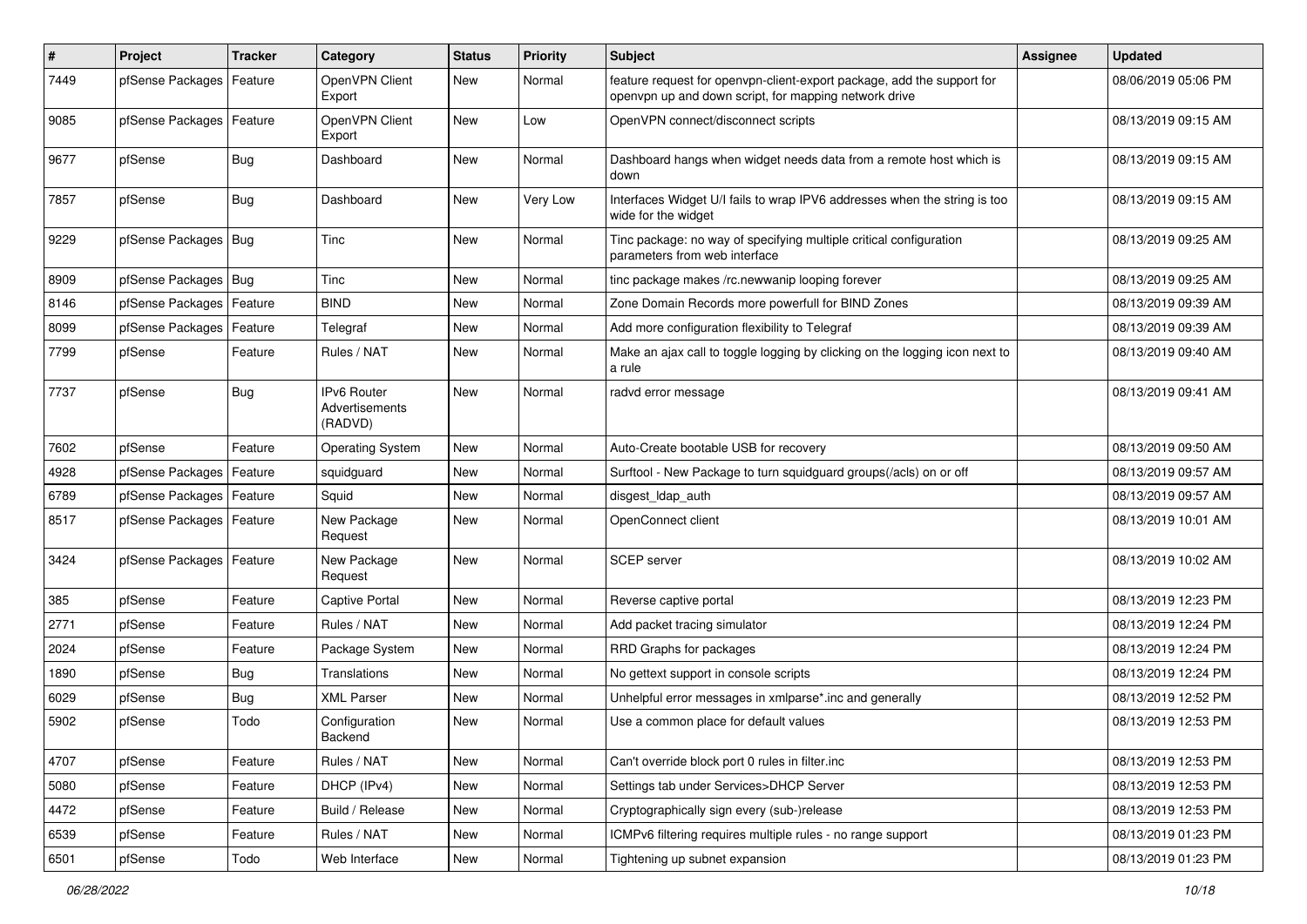| $\vert$ # | Project          | <b>Tracker</b> | Category                                        | <b>Status</b> | <b>Priority</b> | <b>Subject</b>                                                                                   | <b>Assignee</b> | <b>Updated</b>      |
|-----------|------------------|----------------|-------------------------------------------------|---------------|-----------------|--------------------------------------------------------------------------------------------------|-----------------|---------------------|
| 6470      | pfSense Packages | Feature        | New Package<br>Request                          | <b>New</b>    | Normal          | CloudFlare Integration Module                                                                    |                 | 08/13/2019 01:23 PM |
| 6469      | pfSense          | Feature        | Console Menu                                    | <b>New</b>    | Normal          | Improve help + self documentation in console PHP shell                                           |                 | 08/13/2019 01:23 PM |
| 6412      | pfSense          | Feature        | <b>Operating System</b>                         | <b>New</b>    | Normal          | Add includedir directive for /var/etc/xinet.d to xinetd configuration                            |                 | 08/13/2019 01:23 PM |
| 6398      | pfSense          | Bug            | Configuration<br>Backend                        | <b>New</b>    | Normal          | If config cannot be loaded due to corruption or bug, it isn't handled<br>gracefully (just stops) |                 | 08/13/2019 01:23 PM |
| 5652      | pfSense          | Bug            | Authentication                                  | <b>New</b>    | Normal          | Radius IETF Class Group Assignment - Incorrect Standard                                          |                 | 08/13/2019 01:39 PM |
| 6615      | pfSense          | Feature        | DHCP (IPv4)                                     | <b>New</b>    | Normal          | new DHCP server option                                                                           |                 | 08/13/2019 01:39 PM |
| 6604      | pfSense          | Feature        | <b>NTPD</b>                                     | <b>New</b>    | Normal          | Allow NTP server list to be overridden by DHCP/PPP                                               |                 | 08/13/2019 01:39 PM |
| 6555      | pfSense Packages | Feature        | New Package<br>Request                          | <b>New</b>    | Normal          | Support IEEE 1588                                                                                |                 | 08/13/2019 01:40 PM |
| 6554      | pfSense          | Feature        | <b>NTPD</b>                                     | <b>New</b>    | Normal          | Reintroduce NTP mode7 for IEEE 1588 PTPd interop                                                 |                 | 08/13/2019 01:40 PM |
| 6332      | pfSense          | Todo           | Web Interface                                   | <b>New</b>    | Normal          | Upgrade encryption options to cover current range of recommendations                             |                 | 08/13/2019 02:34 PM |
| 6816      | pfSense          | Feature        | IPv6 Router<br>Advertisements<br>(RADVD)        | New           | Normal          | Status and/or Diagnostics page for radvd                                                         |                 | 08/13/2019 02:35 PM |
| 6796      | pfSense          | Feature        | Interfaces                                      | <b>New</b>    | Normal          | Allow hostnames as GRE and GIF endpoints                                                         |                 | 08/13/2019 02:35 PM |
| 7030      | pfSense          | Feature        | Multi-WAN                                       | <b>New</b>    | Very Low        | New Feature Load Balance Per Amount Of GB                                                        |                 | 08/13/2019 02:56 PM |
| 6977      | pfSense          | Bug            | Interfaces                                      | <b>New</b>    | Normal          | VLAN traffic is erroneously counted as underlying iface (untagged) traffic                       |                 | 08/13/2019 02:56 PM |
| 5619      | pfSense          | Feature        | <b>Operating System</b>                         | <b>New</b>    | Normal          | Curl with ARES support                                                                           |                 | 08/13/2019 02:56 PM |
| 7385      | pfSense          | Todo           | Web Interface                                   | New           | Normal          | Sanitize PHP includes                                                                            |                 | 08/13/2019 03:22 PM |
| 6541      | pfSense          | Bug            | <b>IPv6 Router</b><br>Advertisements<br>(RADVD) | <b>New</b>    | Normal          | IPv6 RAs always include on-link prefix; clients may not use DHCPv6<br>managed addresses          |                 | 08/13/2019 03:23 PM |
| 7738      | pfSense          | Feature        | <b>IPsec</b>                                    | <b>New</b>    | Normal          | Highlight which IPSec (or other VPN) crypto modes are<br>hardware-accelerated in the UI          |                 | 08/13/2019 03:46 PM |
| 7430      | pfSense          | <b>Bug</b>     | Interfaces                                      | <b>New</b>    | Normal          | pfsense-utils.inc - where is ipaddr configured() should account for<br>loopback interface        |                 | 08/13/2019 03:48 PM |
| 7761      | pfSense          | Feature        | Rules / NAT                                     | <b>New</b>    | Normal          | Add a way to match on IPv6 proto=0 (hop-by-hop header extension)                                 |                 | 08/13/2019 03:49 PM |
| 7800      | pfSense          | Feature        | Logging                                         | New           | Normal          | Add option for state logging                                                                     |                 | 08/13/2019 03:51 PM |
| 7812      | pfSense          | Feature        | Web Interface                                   | <b>New</b>    | Normal          | ZFS handling of autopreplace                                                                     |                 | 08/13/2019 03:53 PM |
| 8036      | pfSense          | Feature        | <b>IPsec</b>                                    | <b>New</b>    | Normal          | Want to run multiple Mobile Client IKEv2 server instances                                        |                 | 08/14/2019 09:31 AM |
| 7881      | pfSense          | Feature        | <b>OpenVPN</b>                                  | <b>New</b>    | Normal          | OpenVPN client - add support for multiple server entries                                         |                 | 08/14/2019 09:32 AM |
| 7541      | pfSense          | Feature        | Installer                                       | <b>New</b>    | Normal          | ZFS Install, add hot spare option                                                                |                 | 08/14/2019 09:32 AM |
| 8177      | pfSense          | Bug            | Package System                                  | New           | Normal          | '/xsl/package.xsl" is referenced in package XML files but not on the<br>firewall                 |                 | 08/14/2019 09:56 AM |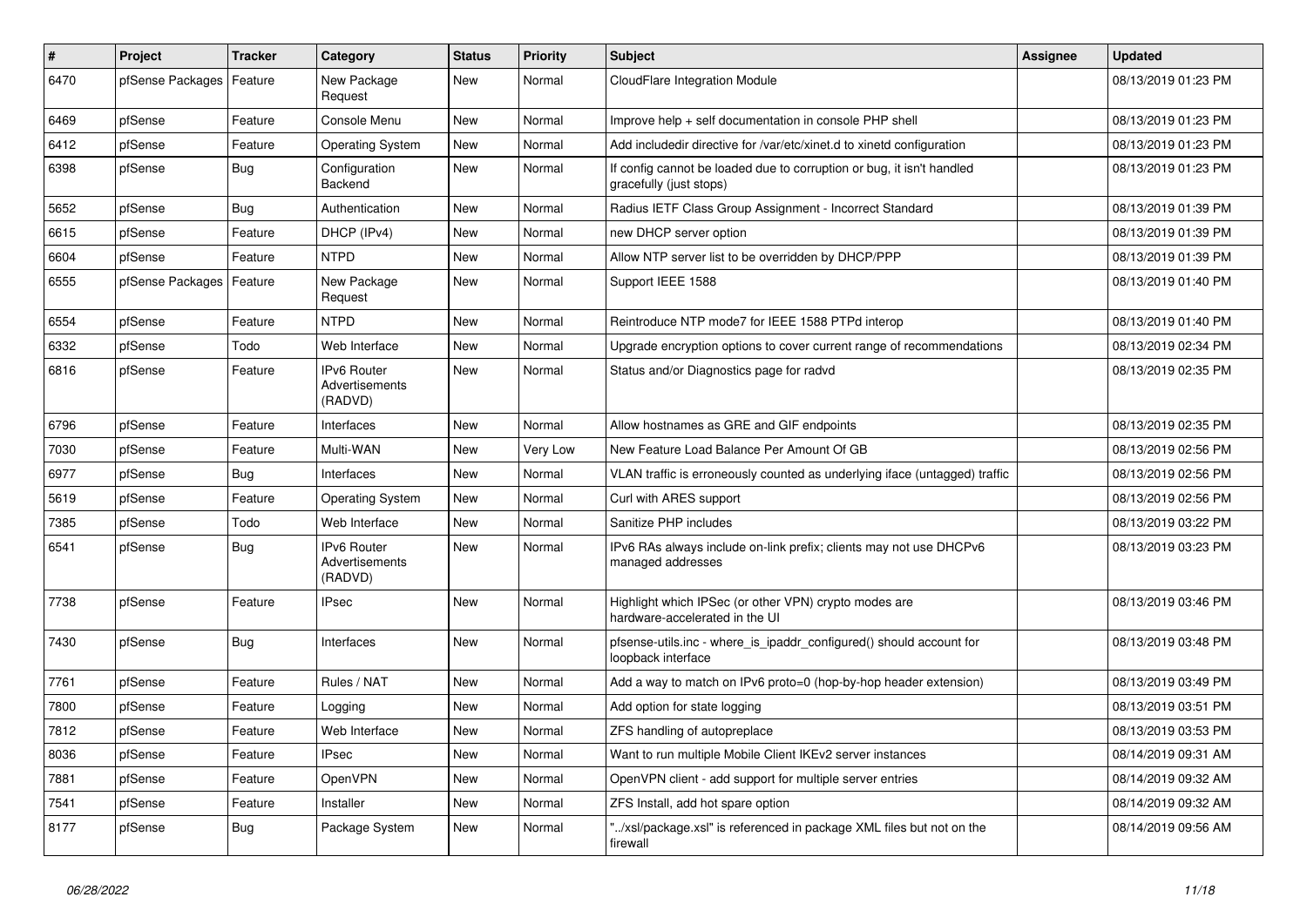| $\sharp$ | Project                    | <b>Tracker</b> | Category              | <b>Status</b> | Priority | <b>Subject</b>                                                                                                                     | Assignee             | <b>Updated</b>      |
|----------|----------------------------|----------------|-----------------------|---------------|----------|------------------------------------------------------------------------------------------------------------------------------------|----------------------|---------------------|
| 7289     | pfSense                    | Bug            | Certificates          | <b>New</b>    | Low      | Generating 4096bit Certificate                                                                                                     |                      | 08/14/2019 09:56 AM |
| 8372     | pfSense                    | Feature        | Logging               | <b>New</b>    | Normal   | add gui setting to adjust refresh rate for dynamic firewall logs                                                                   |                      | 08/14/2019 10:31 AM |
| 8274     | pfSense                    | Feature        | Traffic Graphs        | New           | Normal   | Reverse Inverse Traffic Graph View                                                                                                 | <b>Jared Dillard</b> | 08/14/2019 10:31 AM |
| 8526     | pfSense                    | <b>Bug</b>     | Interfaces            | <b>New</b>    | Normal   | DHCP client ignores server replies when 802.1q tagging is used                                                                     |                      | 08/14/2019 10:52 AM |
| 8458     | pfSense                    | Feature        | Dashboard             | <b>New</b>    | Low      | Allow reordering of interface widget                                                                                               |                      | 08/14/2019 10:52 AM |
| 8076     | pfSense                    | <b>Bug</b>     | Backup / Restore      | <b>New</b>    | Normal   | User can easily apply an unusable interface configuration after restore                                                            |                      | 08/14/2019 10:52 AM |
| 8435     | pfSense                    | <b>Bug</b>     | Interfaces            | <b>New</b>    | Normal   | DHCPv6 unusable in certain circumstances (US AT&T Fiber, etc.)                                                                     |                      | 08/14/2019 10:52 AM |
| 8929     | pfSense                    | Feature        | Web Interface         | New           | Normal   | Scroll bar css dark theme                                                                                                          |                      | 08/14/2019 12:16 PM |
| 8743     | pfSense                    | Todo           | Gateways              | New           | Low      | Gateway Groups page should list gateways in tier order                                                                             |                      | 08/14/2019 12:16 PM |
| 9087     | pfSense                    | Bug            | <b>Traffic Graphs</b> | New           | Normal   | Traffic Graph Widget Legend Not Updating                                                                                           |                      | 08/14/2019 12:38 PM |
| 9060     | pfSense                    | Feature        | Logging               | New           | Normal   | add rule name filtering field for firewall log viewer                                                                              |                      | 08/14/2019 12:38 PM |
| 9035     | pfSense                    | Bug            | Rules / NAT           | New           | Normal   | Inactive Interfaces are Hidden in Firewall Rules                                                                                   |                      | 08/14/2019 12:39 PM |
| 9222     | pfSense                    | Feature        | Authentication        | <b>New</b>    | Normal   | Add sshguard log when release an IP                                                                                                |                      | 08/14/2019 01:00 PM |
| 9167     | pfSense                    | <b>Bug</b>     | Rules / NAT           | <b>New</b>    | Normal   | Some Important ICMPv6 Traffic Not Allowed by Default Rules                                                                         |                      | 08/14/2019 01:00 PM |
| 9343     | pfSense                    | Bug            | DHCP (IPv4)           | <b>New</b>    | Normal   | diag_arp.php times out with large DHCPD leases table                                                                               |                      | 08/14/2019 01:19 PM |
| 9288     | pfSense                    | Feature        | Authentication        | <b>New</b>    | Normal   | SSHGuard add pfSense signature in standard                                                                                         |                      | 08/14/2019 01:19 PM |
| 9486     | pfSense Packages           | Bug            | softflowd             | <b>New</b>    | Very Low | ifindex values used for softflowd are incorrect                                                                                    |                      | 08/14/2019 02:30 PM |
| 9591     | pfSense                    | Feature        | Rules / NAT           | <b>New</b>    | Normal   | Add under firewall rules a search box                                                                                              |                      | 08/14/2019 02:39 PM |
| 9585     | pfSense                    | Bug            | Interfaces            | <b>New</b>    | Normal   | 6RD: Unable to reach hosts on within same 6rd-domain                                                                               |                      | 08/14/2019 02:39 PM |
| 9575     | pfSense                    | Feature        | DHCP (IPv6)           | New           | Very Low | RFC 7078 - Distributing Address Selection Policy Using DHCPv6                                                                      |                      | 08/14/2019 02:39 PM |
| 9293     | pfSense                    | Feature        | Web Interface         | <b>New</b>    | Low      | Provide WebUI message (banner) prior to login                                                                                      |                      | 08/14/2019 02:39 PM |
| 9627     | pfSense                    | Feature        | <b>Captive Portal</b> | <b>New</b>    | Normal   | Captive Portal only shows authenticated users                                                                                      |                      | 08/14/2019 02:48 PM |
| 4681     | pfSense                    | Feature        | Backup / Restore      | <b>New</b>    | Normal   | AutoConfigBackup make a way to easily download a saved backup                                                                      |                      | 08/16/2019 12:46 PM |
| 7757     | pfSense                    | Bug            | Backup / Restore      | New           | Normal   | Auto Config Backup fails to upload unless Default Gateway is up                                                                    |                      | 08/16/2019 12:47 PM |
| 8500     | pfSense                    | <b>Bug</b>     | Dynamic DNS           | <b>New</b>    | Low      | Incorrect categorization of status/info messages from phpDynDNS                                                                    |                      | 08/16/2019 12:50 PM |
| 8031     | pfSense Packages           | Feature        | FreeRADIUS            | <b>New</b>    | Normal   | FreeRADIUS copy entry function                                                                                                     |                      | 08/16/2019 01:01 PM |
| 7686     | pfSense Packages   Feature |                | haproxy               | <b>New</b>    | Normal   | Add option in HAProxy to configure SSL defaults based on the Mozilla<br><b>SSL Configuration Generator</b>                         |                      | 08/16/2019 01:09 PM |
| 2774     | pfSense                    | Feature        | DHCP (IPv4)           | <b>New</b>    | Normal   | Extend DHCP Pools code to allow using different subnets                                                                            |                      | 08/19/2019 10:27 AM |
| 2323     | pfSense                    | Feature        | DHCP (IPv4)           | <b>New</b>    | Low      | GUI doesn't allow to configure DHCP server to serve IP addresses<br>belonging to subnets wich are not associated with an interface |                      | 08/19/2019 10:27 AM |
| 7964     | pfSense                    | <b>Bug</b>     | Multi-WAN             | <b>New</b>    | Normal   | Restart openvpn on gateway switching                                                                                               |                      | 08/19/2019 12:35 PM |
| 6845     | pfSense                    | Feature        | Interfaces            | <b>New</b>    | Normal   | DHCP / DHCPv6 WAN client status page                                                                                               |                      | 08/19/2019 12:37 PM |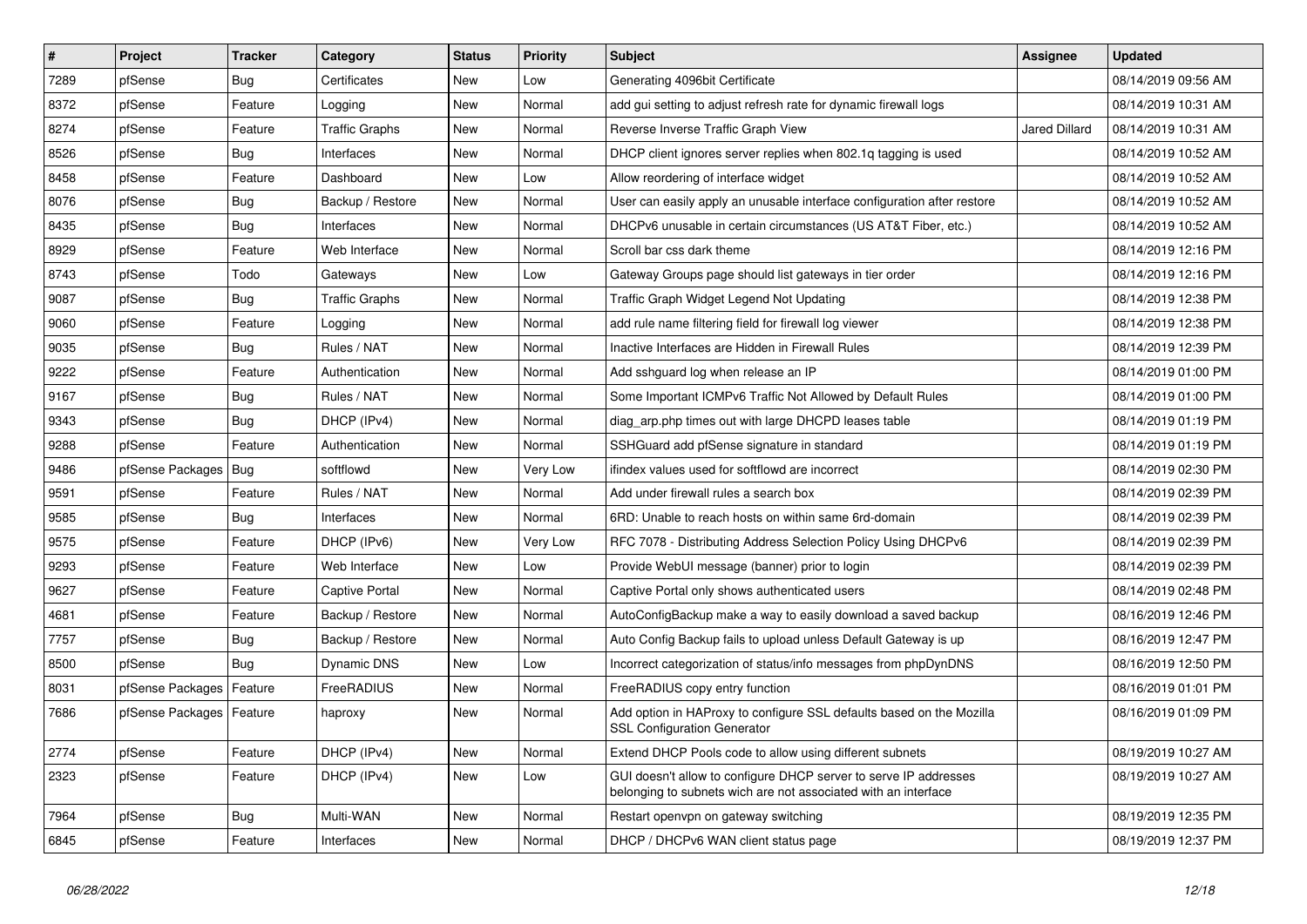| ∦    | Project                    | <b>Tracker</b> | Category                                 | <b>Status</b> | <b>Priority</b> | <b>Subject</b>                                                                                    | Assignee     | <b>Updated</b>      |
|------|----------------------------|----------------|------------------------------------------|---------------|-----------------|---------------------------------------------------------------------------------------------------|--------------|---------------------|
| 7720 | pfSense                    | Feature        | Hardware / Drivers                       | New           | Normal          | Add general watchdog kernel modules (like ichwd) and watchdogd<br>support in the GUI.             |              | 08/19/2019 01:20 PM |
| 9495 | pfSense Packages           | <b>Bug</b>     | AWS VPC                                  | <b>New</b>    | Normal          | AWS VPC VPN wizard produces incorrect config (SHA256 should be<br>SHA <sub>1</sub> )              |              | 08/19/2019 02:45 PM |
| 7683 | pfSense Packages   Feature |                | New Package<br>Request                   | <b>New</b>    | Low             | Splunk Universal Forwarder Package                                                                |              | 08/19/2019 02:54 PM |
| 9038 | pfSense                    | Feature        | Logging                                  | <b>New</b>    | Normal          | Live view of any log file                                                                         |              | 08/19/2019 02:55 PM |
| 9140 | pfSense                    | Bug            | Logging                                  | <b>New</b>    | Very Low        | Unexpected rule can be displayed when looking up filter log entry with<br>multiple matching rules |              | 08/19/2019 02:56 PM |
| 7699 | pfSense Packages           | Feature        | OpenVPN Client<br>Export                 | <b>New</b>    | Normal          | OpenVPN Client Export - Default Gateway                                                           |              | 08/19/2019 03:32 PM |
| 7902 | pfSense Packages   Feature |                | OpenVPN Client<br>Export                 | <b>New</b>    | Low             | allow vpn client export of other to be a blank field                                              |              | 08/19/2019 03:33 PM |
| 9690 | pfSense                    | Bug            | Interfaces                               | <b>New</b>    | Normal          | Ethernet flow control should be disabled by default                                               |              | 08/19/2019 06:45 PM |
| 6574 | pfSense                    | Feature        | Hardware / Drivers                       | <b>New</b>    | Normal          | Support USB RNDIS network interfaces                                                              |              | 08/20/2019 08:46 AM |
| 7212 | pfSense                    | Feature        | Hardware / Drivers                       | New           | Normal          | Provide Driver for SG-1000 Crypto Accelerator                                                     | Luiz Souza   | 08/20/2019 08:46 AM |
| 8309 | pfSense                    | Feature        | Hardware / Drivers                       | <b>New</b>    | Normal          | Include apuled driver to add support for LEDs on PC Engines APU<br>boards                         | Darryn Storm | 08/20/2019 08:47 AM |
| 4914 | pfSense                    | Feature        | Diagnostics                              | New           | Low             | <b>Packet Capture Settings</b>                                                                    |              | 08/20/2019 08:51 AM |
| 7414 | pfSense Packages           | Feature        | Snort                                    | <b>New</b>    | Normal          | snort needs automated refresh on ip change                                                        |              | 08/20/2019 08:55 AM |
| 9662 | pfSense Packages   Bug     |                | pfBlockerNG                              | <b>New</b>    | Normal          | PfblockerNG do not update after pfsense reboot and wait for next cron<br>task                     |              | 08/20/2019 09:00 AM |
| 8279 | pfSense Packages           | Feature        | pfBlockerNG                              | <b>New</b>    | Normal          | Consider adding a new option to the Rule Order                                                    |              | 08/20/2019 09:00 AM |
| 9192 | pfSense                    | Bug            | PPP Interfaces                           | <b>New</b>    | Normal          | PPPoE daemon selects wrong interface                                                              |              | 08/20/2019 10:05 AM |
| 8804 | pfSense                    | Bug            | <b>PPP</b> Interfaces                    | New           | Normal          | Netgate SG-1000 PPPoE Keepalives not prioritized, internet drops                                  |              | 08/20/2019 10:06 AM |
| 8512 | pfSense                    | Bug            | PPP Interfaces                           | New           | Normal          | PPPoE reconnect fails after interface flap                                                        |              | 08/20/2019 10:06 AM |
| 1833 | pfSense                    | Feature        | PPTP                                     | New           | Normal          | PPTP type WAN IPv6 support                                                                        |              | 08/20/2019 10:12 AM |
| 3162 | pfSense                    | Feature        | <b>PPP</b> Interfaces                    | <b>New</b>    | Low             | <b>MLPPP Status of connections</b>                                                                |              | 08/20/2019 10:20 AM |
| 4470 | pfSense                    | Feature        | IPv6 Router<br>Advertisements<br>(RADVD) | <b>New</b>    | Normal          | RA page in GUI                                                                                    |              | 08/20/2019 12:20 PM |
| 7303 | pfSense                    | <b>Bug</b>     | IPv6 Router<br>Advertisements<br>(RADVD) | New           | Normal          | ipv6 connectivity lost on pfSense reboot                                                          |              | 08/20/2019 12:23 PM |
| 1937 | pfSense                    | Feature        | Rules / NAT                              | New           | Normal          | Support for rule groupings                                                                        |              | 08/20/2019 12:42 PM |
| 1947 | pfSense                    | Feature        | Rules / NAT                              | New           | Normal          | Option to kill all states when creating a block rule                                              |              | 08/20/2019 01:09 PM |
| 7974 | pfSense                    | Feature        | Dashboard                                | New           | Normal          | <b>ZFS RAID Monitor Not available</b>                                                             |              | 08/20/2019 01:34 PM |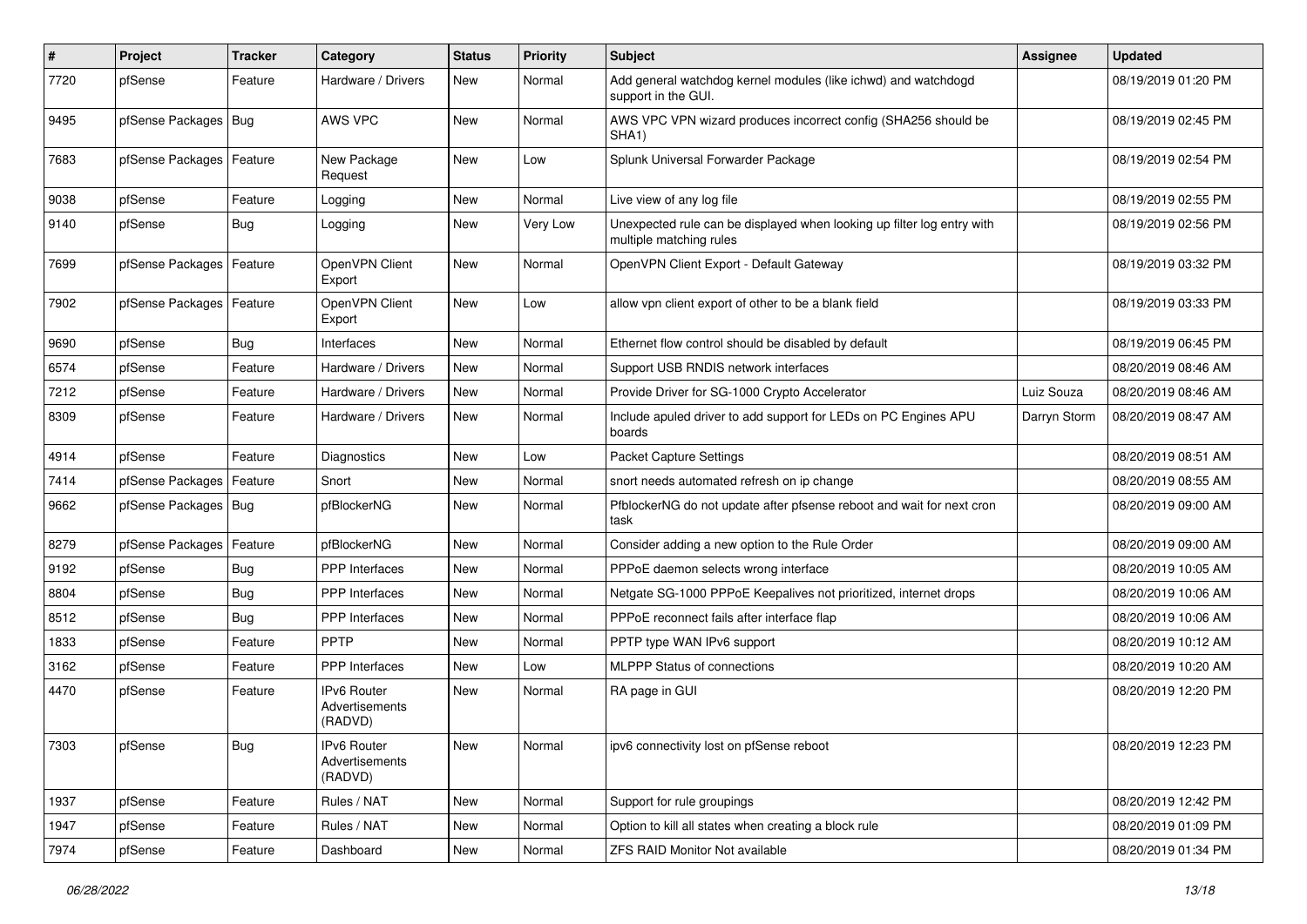| #    | Project | <b>Tracker</b> | Category                            | <b>Status</b> | <b>Priority</b> | <b>Subject</b>                                                                                                         | Assignee      | <b>Updated</b>      |
|------|---------|----------------|-------------------------------------|---------------|-----------------|------------------------------------------------------------------------------------------------------------------------|---------------|---------------------|
| 6295 | pfSense | Bug            | <b>Traffic Shaper</b><br>(Limiters) | <b>New</b>    | Normal          | Crash upon applying CODELQ to untagged parent interface when also<br>applied to daughter VLAN                          | Luiz Souza    | 08/20/2019 02:44 PM |
| 8570 | pfSense | <b>Bug</b>     | <b>XML Parser</b>                   | <b>New</b>    | Normal          | Empty (dn)shaper config gets populated with newline                                                                    |               | 08/20/2019 02:45 PM |
| 4265 | pfSense | Feature        | UPnP/NAT-PMP                        | <b>New</b>    | Normal          | UPNP allow use of alias and schedule                                                                                   |               | 08/20/2019 02:57 PM |
| 4997 | pfSense | Feature        | Rules / NAT                         | New           | Normal          | Add setting option to choose default log action for new firewall rules                                                 |               | 08/20/2019 03:29 PM |
| 4456 | pfSense | Feature        | Diagnostics                         | <b>New</b>    | Normal          | Packet capture additional filtering options                                                                            |               | 08/20/2019 03:30 PM |
| 5567 | pfSense | Feature        | Dashboard                           | <b>New</b>    | Low             | CARP status widget does not update in real time                                                                        |               | 08/20/2019 03:33 PM |
| 2049 | pfSense | Feature        | Rules / NAT                         | New           | Normal          | Show Auto Generated Rules and Use them to turn features on/off when<br>applicable                                      |               | 08/20/2019 03:37 PM |
| 6026 | pfSense | Bug            | Rules / NAT                         | New           | Low             | webinterface, firewall rules, wrapping of columns or visible<br>(horizontal) scrollbar needed when contents doesnt fit | Jared Dillard | 08/20/2019 03:40 PM |
| 5556 | pfSense | Feature        | Diagnostics                         | <b>New</b>    | Normal          | No error when downloading non-existing file on Diagnostics/Execute                                                     |               | 08/20/2019 03:43 PM |
| 6602 | pfSense | Feature        | User Manager /<br>Privileges        | <b>New</b>    | Normal          | Config writes denied via "deny config write" permission should notify as<br>such                                       |               | 08/20/2019 03:43 PM |
| 6804 | pfSense | Feature        | Diagnostics                         | New           | Very Low        | Add row counter into Diagnostics -> Edit File                                                                          |               | 08/20/2019 03:44 PM |
| 1883 | pfSense | Feature        | <b>Traffic Shaper</b><br>(Limiters) | New           | Normal          | Diag > Limiter Info presentation enhancement                                                                           |               | 08/20/2019 03:46 PM |
| 7172 | pfSense | Bug            | DHCP (IPv4)                         | New           | Normal          | Sorting by hostname in Services > DHCP Server > LAN should be<br>"natural" (alphanumeric friendly)                     |               | 08/20/2019 03:47 PM |
| 7181 | pfSense | Feature        | Rules / NAT                         | <b>New</b>    | Low             | Add Top and Add Bottom on Seperator                                                                                    |               | 08/21/2019 08:55 AM |
| 6842 | pfSense | Feature        | Package System                      | <b>New</b>    | Low             | Package Manager progress bar should indicate overall progress                                                          |               | 08/21/2019 08:55 AM |
| 6696 | pfSense | <b>Bug</b>     | Traffic Shaper (ALTQ)               | <b>New</b>    | Low             | Add configure link to Status > Queues error message if traffic shaping<br>not configured                               | Jared Dillard | 08/21/2019 08:55 AM |
| 7373 | pfSense | <b>Bug</b>     | Rules / NAT                         | <b>New</b>    | Normal          | Firewall schedules GUI needs to be redone from scratch                                                                 |               | 08/21/2019 08:56 AM |
| 7418 | pfSense | Feature        | Dynamic DNS                         | <b>New</b>    | Normal          | Dynamic dns should be sorted interface name                                                                            |               | 08/21/2019 08:58 AM |
| 7182 | pfSense | Feature        | Dashboard                           | New           | Normal          | Break up System Widget on the Dashboard                                                                                |               | 08/21/2019 08:59 AM |
| 7788 | pfSense | <b>Bug</b>     | Dashboard                           | <b>New</b>    | Low             | Irregular updating of widgets like cpu/uptime on system widget.                                                        |               | 08/21/2019 09:03 AM |
| 8095 | pfSense | <b>Bug</b>     | Translations                        | New           | Normal          | Unescaped simple quotes break JavaScript features when the French<br>translation is enabled                            |               | 08/21/2019 09:06 AM |
| 7781 | pfSense | Feature        | Rules / NAT                         | <b>New</b>    | Normal          | Please Enable Rule Separators on Manual Outbound NAT                                                                   |               | 08/21/2019 09:07 AM |
| 8316 | pfSense | Feature        | Rules / NAT                         | New           | LOW             | expiration date when creating new rules                                                                                |               | 08/21/2019 09:11 AM |
| 8483 | pfSense | Feature        | Traffic Shaper (ALTQ)               | New           | Normal          | Allow user to choose order of Queues status                                                                            |               | 08/21/2019 09:12 AM |
| 8558 | pfSense | Feature        | Web Interface                       | New           | Normal          | Add more table sorting in various UI pages                                                                             |               | 08/21/2019 09:14 AM |
| 7195 | pfSense | <b>Bug</b>     | Package System                      | New           | Normal          | pkg edit.php - < checkenable fields > tag has no effect on fields other than<br>checkbox/input                         |               | 08/21/2019 09:15 AM |
| 7082 | pfSense | Bug            | Package System                      | New           | Normal          | pkg edit.php - impossible to use default value with rowhelperfield                                                     |               | 08/21/2019 09:15 AM |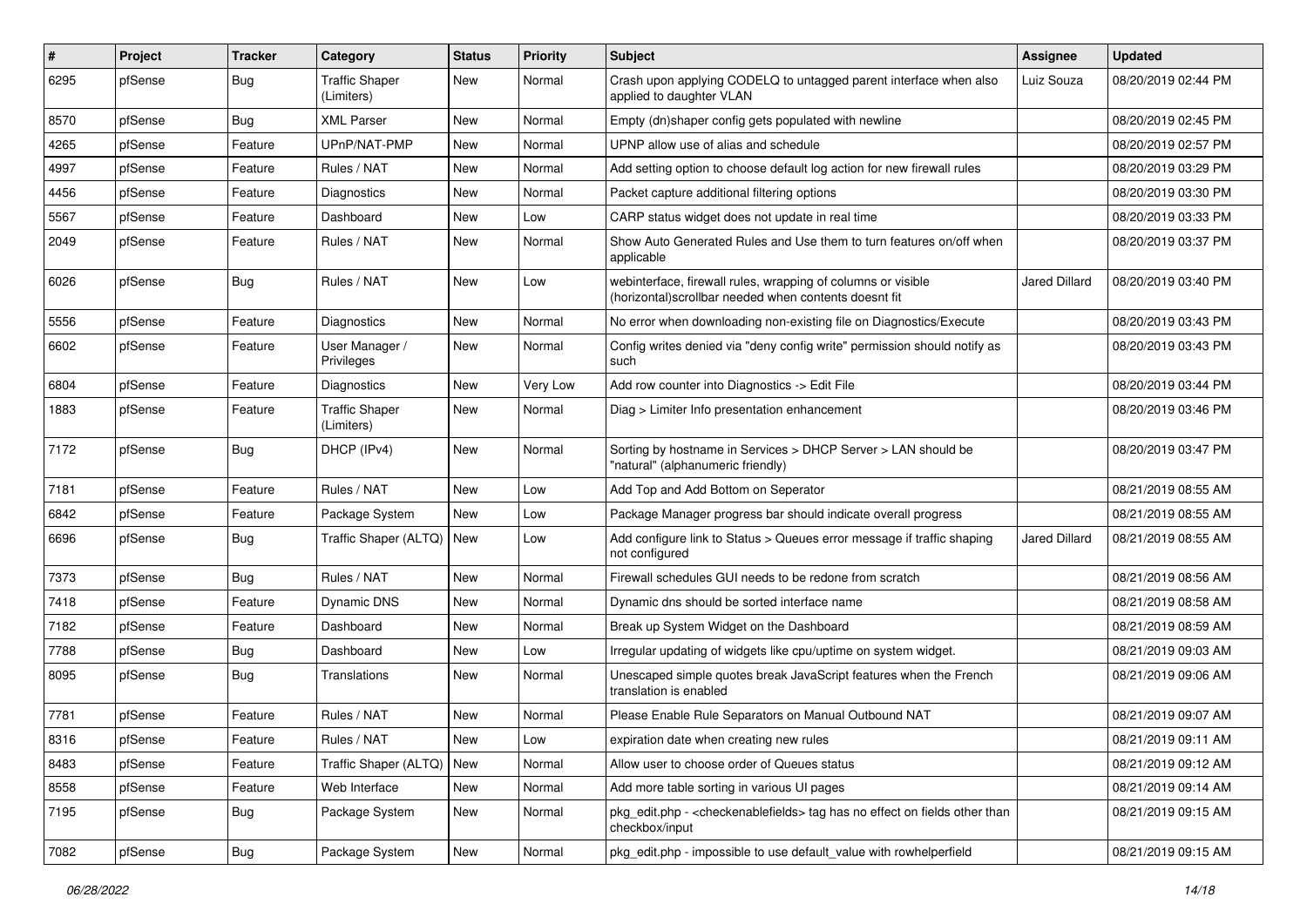| #    | Project | <b>Tracker</b> | Category                     | <b>Status</b> | <b>Priority</b> | <b>Subject</b>                                                                          | Assignee   | <b>Updated</b>      |
|------|---------|----------------|------------------------------|---------------|-----------------|-----------------------------------------------------------------------------------------|------------|---------------------|
| 8614 | pfSense | <b>Bug</b>     | DHCP (IPv4)                  | <b>New</b>    | Normal          | Cannot remove Additional BOOTP/DHCP Options                                             |            | 08/21/2019 09:15 AM |
| 9101 | pfSense | Bug            | Traffic Graphs               | <b>New</b>    | Normal          | Traffic Graphs/Dashboard Slows Downloads Being Performed by the<br>Same Firefox Browser |            | 08/21/2019 09:18 AM |
| 9253 | pfSense | Feature        | User Manager /<br>Privileges | <b>New</b>    | Normal          | RFE: True View-Only WebCFG options                                                      |            | 08/21/2019 09:21 AM |
| 8694 | pfSense | Feature        | Authentication               | New           | Very Low        | Client CA Auth for PFSense WebGui                                                       |            | 08/21/2019 09:25 AM |
| 3771 | pfSense | Bug            | DHCP (IPv4)                  | <b>New</b>    | Normal          | Webinterface and dhcpdcrashes with 500+ static leases                                   |            | 08/21/2019 09:26 AM |
| 7459 | pfSense | Feature        | Diagnostics                  | <b>New</b>    | Low             | 'Refresh" button for Diagnostics/Tables display                                         |            | 08/21/2019 09:27 AM |
| 7442 | pfSense | Feature        | <b>Diagnostics</b>           | New           | Low             | Suggestions for Diagnostics / ARP Table and Diagnostics / NDP Table                     |            | 08/21/2019 09:27 AM |
| 1656 | pfSense | Feature        | Diagnostics                  | <b>New</b>    | Normal          | Teach pfctl to kill states by port number                                               |            | 08/21/2019 09:55 AM |
| 4098 | pfSense | Feature        | Authentication               | <b>New</b>    | Normal          | Add option to force a password change on login                                          |            | 08/21/2019 10:31 AM |
| 5825 | pfSense | Feature        | Authentication               | <b>New</b>    | Normal          | Allow EAP-RADIUS for authentication servers                                             |            | 08/21/2019 10:32 AM |
| 8170 | pfSense | Feature        | <b>XMLRPC</b>                | <b>New</b>    | Normal          | XMLRPC Sync deletes entires on remote System                                            |            | 08/21/2019 10:42 AM |
| 8243 | pfSense | Feature        | <b>XMLRPC</b>                | <b>New</b>    | Normal          | Sync dashboard settings over xmlrpc                                                     |            | 08/21/2019 10:42 AM |
| 7441 | pfSense | Feature        | DHCP (IPv4)                  | <b>New</b>    | Low             | Display start/end times for Static Mapping leases on DHCP<br>Leases/DHCPv6 Leases       |            | 08/21/2019 10:48 AM |
| 6283 | pfSense | Feature        | DHCP (IPv6)                  | <b>New</b>    | Normal          | Register DHCPv6 leases with DNS resolver                                                |            | 08/21/2019 10:48 AM |
| 7563 | pfSense | Feature        | L <sub>2</sub> TP            | <b>New</b>    | Normal          | I2tp Suggestion: consider allowing IP/Subnet for the user.                              |            | 08/21/2019 10:52 AM |
| 8233 | pfSense | <b>Bug</b>     | <b>NAT Reflection</b>        | New           | Very Low        | NAT reflection back to originating host broken when using FQDN-based<br>IP aliases      |            | 08/21/2019 10:53 AM |
| 1979 | pfSense | Feature        | Aliases / Tables             | <b>New</b>    | Normal          | Add some default read-only system aliases                                               | Jim Pingle | 08/21/2019 11:01 AM |
| 3387 | pfSense | Feature        | Aliases / Tables             | <b>New</b>    | Normal          | process alias urltable Frequency                                                        |            | 08/21/2019 11:01 AM |
| 4195 | pfSense | Feature        | Aliases / Tables             | <b>New</b>    | Low             | Aliases: sections                                                                       |            | 08/21/2019 11:01 AM |
| 5735 | pfSense | Feature        | Aliases / Tables             | New           | Very Low        | Automaticaly add DHCP leases to alias list or make it readable in<br>selected fields    |            | 08/21/2019 11:01 AM |
| 7665 | pfSense | <b>Bug</b>     | Aliases / Tables             | <b>New</b>    | Normal          | Host range validation for Aliases is not strict enough                                  |            | 08/21/2019 11:01 AM |
| 6207 | pfSense | Feature        | Rules / NAT                  | <b>New</b>    | Normal          | Please, add "THIS_IF broadcast" Macro for use in firewall rules                         |            | 08/21/2019 11:01 AM |
| 3288 | pfSense | Feature        | Rules / NAT                  | <b>New</b>    | Normal          | Macros for Interface Networks on Outbound NAT rule Source drop-down                     |            | 08/21/2019 11:02 AM |
| 336  | pfSense | Feature        | <b>LAGG Interfaces</b>       | New           | Normal          | Option to create lagg under assign interfaces                                           |            | 08/21/2019 11:16 AM |
| 4499 | ptSense | Feature        | LAGG Interfaces              | New           | Normal          | pfSense LAGG interfaces; unable to set speed and duplex for member<br>interfaces.       |            | 08/21/2019 11:16 AM |
| 9453 | pfSense | <b>Bug</b>     | <b>LAGG Interfaces</b>       | New           | Normal          | VLAN Interfaces on LAGG get orphaned at boot                                            |            | 08/21/2019 11:16 AM |
| 9183 | pfSense | <b>Bug</b>     | LAGG Interfaces              | New           | Very Low        | OpenVPN Lagg Interface not working after restart or new start                           |            | 08/21/2019 11:17 AM |
| 8335 | pfSense | <b>Bug</b>     | LAGG Interfaces              | New           | Normal          | System hang with LACP downlink to UniFi switch                                          |            | 08/21/2019 11:18 AM |
| 1388 | pfSense | Feature        | Multi-WAN                    | New           | Normal          | 3G outbound failover connection with auto dial-up and hang-up                           |            | 08/21/2019 11:27 AM |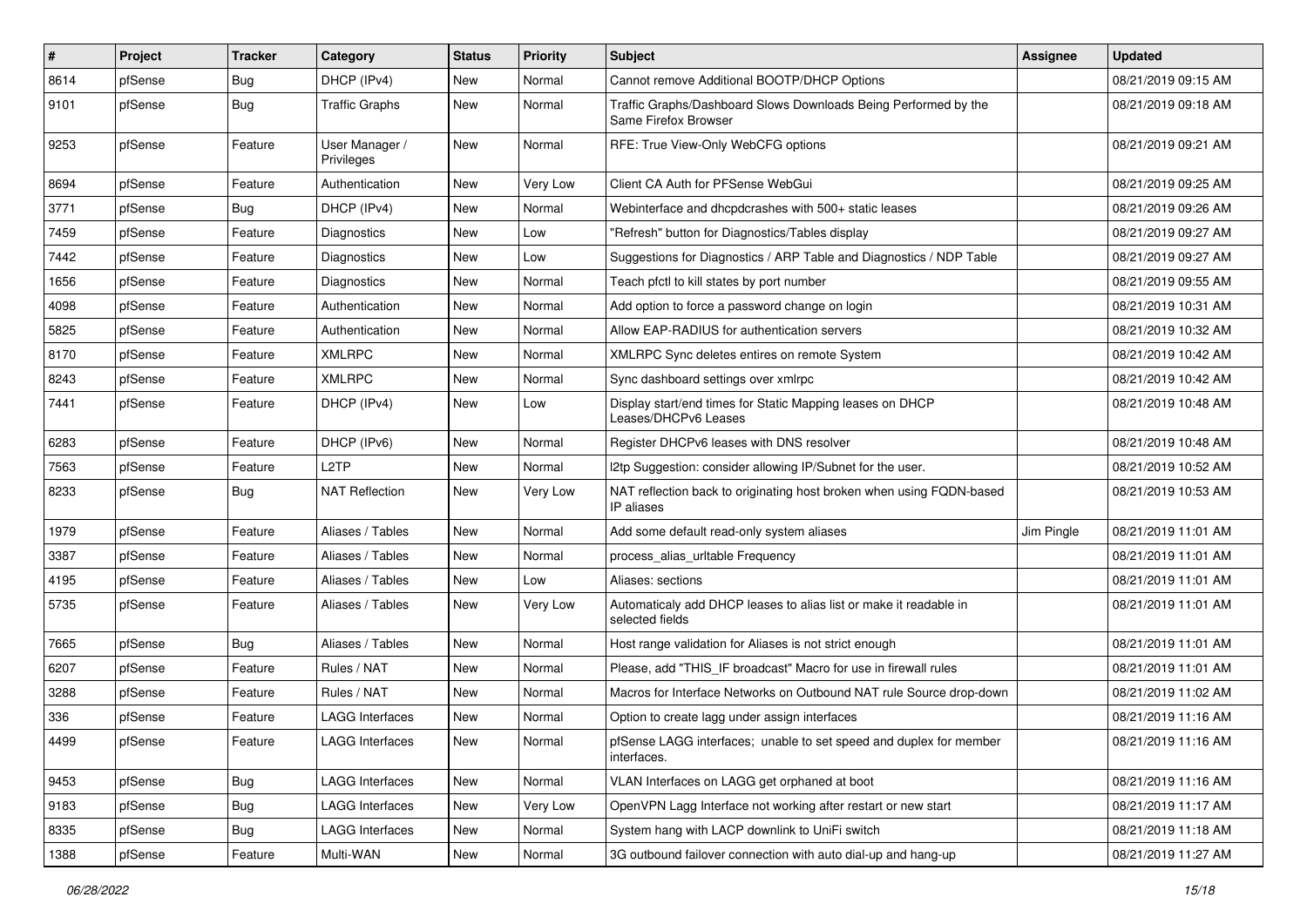| $\pmb{\#}$ | Project                | <b>Tracker</b> | Category               | <b>Status</b> | <b>Priority</b> | <b>Subject</b>                                                                                       | <b>Assignee</b> | <b>Updated</b>      |
|------------|------------------------|----------------|------------------------|---------------|-----------------|------------------------------------------------------------------------------------------------------|-----------------|---------------------|
| 7977       | pfSense                | <b>Bug</b>     | Translations           | New           | Normal          | English text shown in stead of translated text (Routing - Gateway groups<br>· edit)                  |                 | 08/21/2019 11:28 AM |
| 8846       | pfSense                | <b>Bug</b>     | Gateways               | New           | Low             | Misleading gateway error message adding/editing static routes using a<br>disabled interface          |                 | 08/21/2019 11:29 AM |
| 9698       | pfSense                | <b>Bug</b>     | <b>RRD Graphs</b>      | <b>New</b>    | Normal          | Monitoring graphs do not retain state after auto-refresh                                             |                 | 08/26/2019 02:09 AM |
| 7848       | pfSense                | <b>Bug</b>     | <b>Diagnostics</b>     | New           | Low             | NDP Table Sort by Expiration Error                                                                   |                 | 08/26/2019 02:56 PM |
| 4503       | pfSense Packages       | Feature        | New Package<br>Request | New           | Normal          | GNUGateKeeper H.323 Proxy Package                                                                    |                 | 08/27/2019 02:54 AM |
| 9704       | pfSense Packages       | Feature        | FreeRADIUS             | <b>New</b>    | Normal          | Enable filter_username                                                                               |                 | 08/27/2019 12:07 PM |
| 9707       | pfSense Packages   Bug |                | pfBlockerNG            | <b>New</b>    | Normal          | Some networks already existing in deny Feeds are not stopped even if<br>existing in custom deny list |                 | 08/28/2019 10:03 AM |
| 753        | pfSense                | Feature        | OpenVPN                | <b>New</b>    | Normal          | Add OpenVPN foreign_option support                                                                   |                 | 09/02/2019 10:38 AM |
| 9725       | pfSense Packages       | Feature        | <b>ACME</b>            | <b>New</b>    | Very Low        | Ability to use template variables in acme package                                                    |                 | 09/04/2019 07:12 AM |
| 9724       | pfSense Packages       | <b>Bug</b>     | pfBlockerNG            | New           | High            | pfblockerng-firewall-filter-service-will-not-start                                                   |                 | 09/05/2019 06:32 AM |
| 9732       | pfSense                | Feature        | DHCP (IPv4)            | <b>New</b>    | Normal          | System UTC time offset in DHCP Option 2                                                              |                 | 09/06/2019 08:39 PM |
| 9737       | pfSense                | Bug            | <b>Traffic Graphs</b>  | New           | Normal          | traffic-graphs is shows incorrect units inside the chart                                             |                 | 09/09/2019 06:35 AM |
| 895        | pfSense                | Feature        | <b>PPP</b> Interfaces  | <b>New</b>    | Very Low        | PPP subsystem MPPE/MPPC support                                                                      |                 | 09/10/2019 04:24 PM |
| 9749       | pfSense Packages       | Feature        | Status Monitoring      | <b>New</b>    | Normal          | 95th percentile missing for quality in monitoring                                                    |                 | 09/12/2019 10:39 AM |
| 9755       | pfSense                | Bug            | Package System         | New           | Very Low        | package description wrong link<br>https://www.freshports.org/security/openvpn-client-export          |                 | 09/13/2019 07:22 AM |
| 9775       | pfSense                | Feature        | Backup / Restore       | <b>New</b>    | Normal          | AutoConfigBackup - Rolling per day/hour cap on changes, retention<br>policy                          |                 | 09/20/2019 09:19 AM |
| 9800       | pfSense                | Feature        | Hardware / Drivers     | <b>New</b>    | Normal          | Add toggle for net.isr.dispatch=deferred in GUI                                                      |                 | 09/29/2019 06:18 AM |
| 9805       | pfSense                | Bug            | Dynamic DNS            | New           | Normal          | dynDNS cloudflare multiple entries                                                                   |                 | 10/02/2019 04:51 PM |
| 9012       | pfSense Packages       | Bug            | Squid                  | New           | Very Low        | Captive Portal authentication in Squid Proxy Server does not work                                    |                 | 10/12/2019 05:06 AM |
| 9838       | pfSense                | Feature        | OpenVPN                | <b>New</b>    | Normal          | PKCS11 support                                                                                       |                 | 10/20/2019 02:12 PM |
| 6103       | pfSense                | Feature        | <b>DNS Resolver</b>    | New           | Normal          | DNS Resolver Outgoing Interfaces should be able to use Gateway<br>Groups                             |                 | 10/21/2019 08:02 AM |
| 9837       | pfSense                | <b>Bug</b>     | Interfaces             | <b>New</b>    | Very Low        | ipv6 is not completely disabled on the interfaces                                                    |                 | 10/24/2019 01:16 AM |
| 7248       | pfSense                | Feature        | <b>IPsec</b>           | New           | Normal          | Web UI for IPSec settings should warn about poor security choices                                    | Jim Pingle      | 10/31/2019 12:15 PM |
| 1268       | pfSense                | Feature        | Certificates           | New           | Normal          | Allow mass renewing of certs                                                                         |                 | 11/01/2019 03:17 PM |
| 9044       | pfSense Packages       | Feature        | New Package<br>Request | New           | Normal          | Add SoftEther                                                                                        |                 | 11/02/2019 10:51 AM |
| 9889       | pfSense                | Bug            | Certificates           | <b>New</b>    | Very Low        | CRL check for Intermediate CA CRLs fails                                                             | Jim Pingle      | 11/08/2019 11:03 AM |
| 8985       | pfSense Packages       | Feature        | Suricata               | New           | Normal          | Suricata: allow configuration for external/internal additional storage                               |                 | 11/13/2019 10:07 AM |
| 9286       | pfSense Packages   Bug |                | squidguard             | New           | Normal          | squidGuard - Unable to change IP for sgerror.php URL in configuration                                |                 | 11/13/2019 10:07 AM |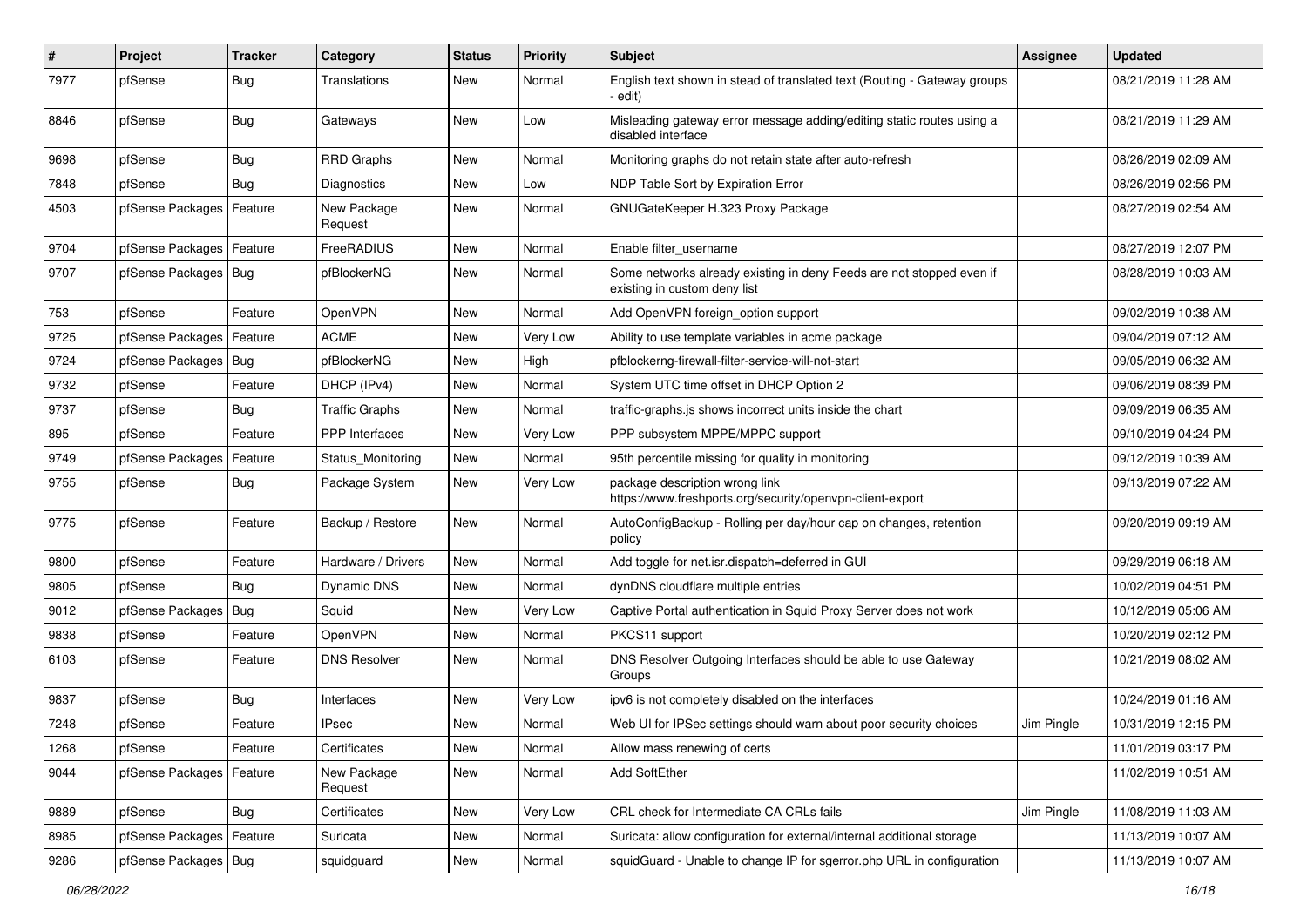| $\vert$ # | Project                    | <b>Tracker</b> | Category               | <b>Status</b> | <b>Priority</b> | <b>Subject</b>                                                                                 | Assignee                              | <b>Updated</b>      |
|-----------|----------------------------|----------------|------------------------|---------------|-----------------|------------------------------------------------------------------------------------------------|---------------------------------------|---------------------|
| 9497      | pfSense Packages           | Bug            | AWS VPC                | New           | Normal          | AWS VPN Wizard: WebGUI times out.                                                              |                                       | 11/13/2019 10:07 AM |
| 9566      | pfSense                    | Bug            | <b>Traffic Graphs</b>  | New           | Normal          | Traffic graph displays traffic incorrectly                                                     |                                       | 11/18/2019 07:54 AM |
| 9912      | pfSense Packages           | Feature        | ntop                   | New           | Normal          | add custom DPI to ntopng                                                                       |                                       | 11/18/2019 10:57 AM |
| 7078      | pfSense                    | Feature        | <b>OpenVPN</b>         | New           | Low             | Allow reordering of client specific overrides in OpenVPN                                       |                                       | 11/21/2019 02:48 PM |
| 9937      | pfSense                    | Feature        | Authentication         | New           | Normal          | OpenVPN Login User Privilege                                                                   |                                       | 11/29/2019 08:46 AM |
| 9973      | pfSense Packages           | Feature        | <b>NRPE</b>            | New           | Normal          | Nagios NRPE package isn't IPv6 capable                                                         |                                       | 12/20/2019 03:15 PM |
| 9999      | pfSense Packages   Bug     |                | pfBlockerNG            | New           | Normal          | unbound fatal error if System Domain in DNSBL and System Domain<br>Local Zone Type is Redirect |                                       | 12/25/2019 08:10 AM |
| 9676      | pfSense Packages           | Bug            | pfBlockerNG            | <b>New</b>    | Normal          | AS lookup fails                                                                                |                                       | 12/26/2019 12:17 AM |
| 10137     | pfSense                    | Feature        | Package System         | New           | Normal          | net-mgmt/arpwatch: Update to 3.0                                                               |                                       | 12/30/2019 05:16 PM |
| 10143     | pfSense                    | Bug            | <b>DNS Resolver</b>    | New           | Normal          | System hostname DNS entry is assigned to the wrong IP on multi-wan<br>setups                   |                                       | 12/31/2019 02:33 PM |
| 10144     | pfSense                    | Feature        | Web Interface          | New           | Low             | Default Sort Order, DHCP Leases                                                                |                                       | 12/31/2019 06:47 PM |
| 10150     | pfSense                    | Bug            | <b>IGMP Proxy</b>      | <b>New</b>    | Normal          | IGMP Proxy does not scale to hundreds of streams                                               |                                       | 01/03/2020 02:56 AM |
| 10160     | pfSense Packages   Feature |                | New Package<br>Request | New           | Normal          | Dedicated Maxmind GeoIP package including license registration                                 |                                       | 01/03/2020 10:31 PM |
| 10164     | pfSense Packages           | Bug            | pfBlockerNG            | New           | Normal          | pfBlockerNG dashboard widget position is not maintained when updating                          |                                       | 01/06/2020 10:06 AM |
| 10199     | pfSense                    | Todo           | Translations           | New           | Very Low        | Improve Spanish translation interface                                                          | Aluisco Miguel<br>Ricardo<br>Mastrapa | 01/22/2020 09:22 AM |
| 10204     | pfSense                    | Feature        | Interfaces             | New           | Low             | Possible clarification of Track IPv6 Interface Subnet ID                                       |                                       | 01/23/2020 01:04 PM |
| 10188     | pfSense Packages           | Bug            | pfBlockerNG            | New           | Normal          | Reputation tab is not working                                                                  |                                       | 01/24/2020 10:06 AM |
| 3312      | pfSense                    | Bug            | <b>IPsec</b>           | New           | Normal          | Gateway on IPsec rules is not functional in pf                                                 |                                       | 01/28/2020 10:09 PM |
| 8770      | pfSense                    | Bug            | Interfaces             | <b>New</b>    | Normal          | QinQ interfaces always show as active                                                          |                                       | 02/01/2020 09:47 AM |
| 10250     | pfSense                    | Feature        | DHCP (IPv4)            | <b>New</b>    | Very Low        | DHCP lease view by interface                                                                   |                                       | 02/11/2020 07:47 AM |
| 10253     | pfSense Packages   Bug     |                | pfBlockerNG            | New           | Normal          | pfblockerng-devel uses user interface for VIP causing issues with other<br>services            |                                       | 02/11/2020 09:17 AM |
| 10252     | pfSense Packages   Bug     |                | pfBlockerNG            | New           | High            | pfblockerng-devel                                                                              |                                       | 02/11/2020 05:18 PM |
| 7420      | pfSense                    | Bug            | <b>IPsec</b>           | <b>New</b>    | Normal          | ipsec status freezing                                                                          |                                       | 02/13/2020 09:09 AM |
| 10258     | pfSense                    | Feature        | Certificates           | New           | Very Low        | allow to sign CA                                                                               |                                       | 02/20/2020 04:20 AM |
| 10271     | pfSense                    | Bug            | Web Interface          | New           | Normal          | Large number of VLAN/LANs make "Interfaces" menu hard to access                                |                                       | 02/20/2020 04:46 AM |
| 9934      | pfSense Packages           | <b>Bug</b>     | Suricata               | New           | Normal          | suricata update kills WAN interface                                                            |                                       | 02/20/2020 09:17 AM |
| 10277     | pfSense                    | <b>Bug</b>     | Web Interface          | New           | Normal          | Sorting the log entries does not use year value                                                |                                       | 02/24/2020 07:46 AM |
| 10278     | pfSense Packages   Bug     |                | pfBlockerNG            | New           | Normal          | pfBlockerNG: Formatting issue on DNSBL stats page                                              |                                       | 02/24/2020 01:36 PM |
| 10294     | pfSense Packages   Bug     |                | <b>FRR</b>             | New           | Normal          | FRR Route Counts Incorrect on Status Page                                                      | Jim Pingle                            | 02/26/2020 11:08 AM |